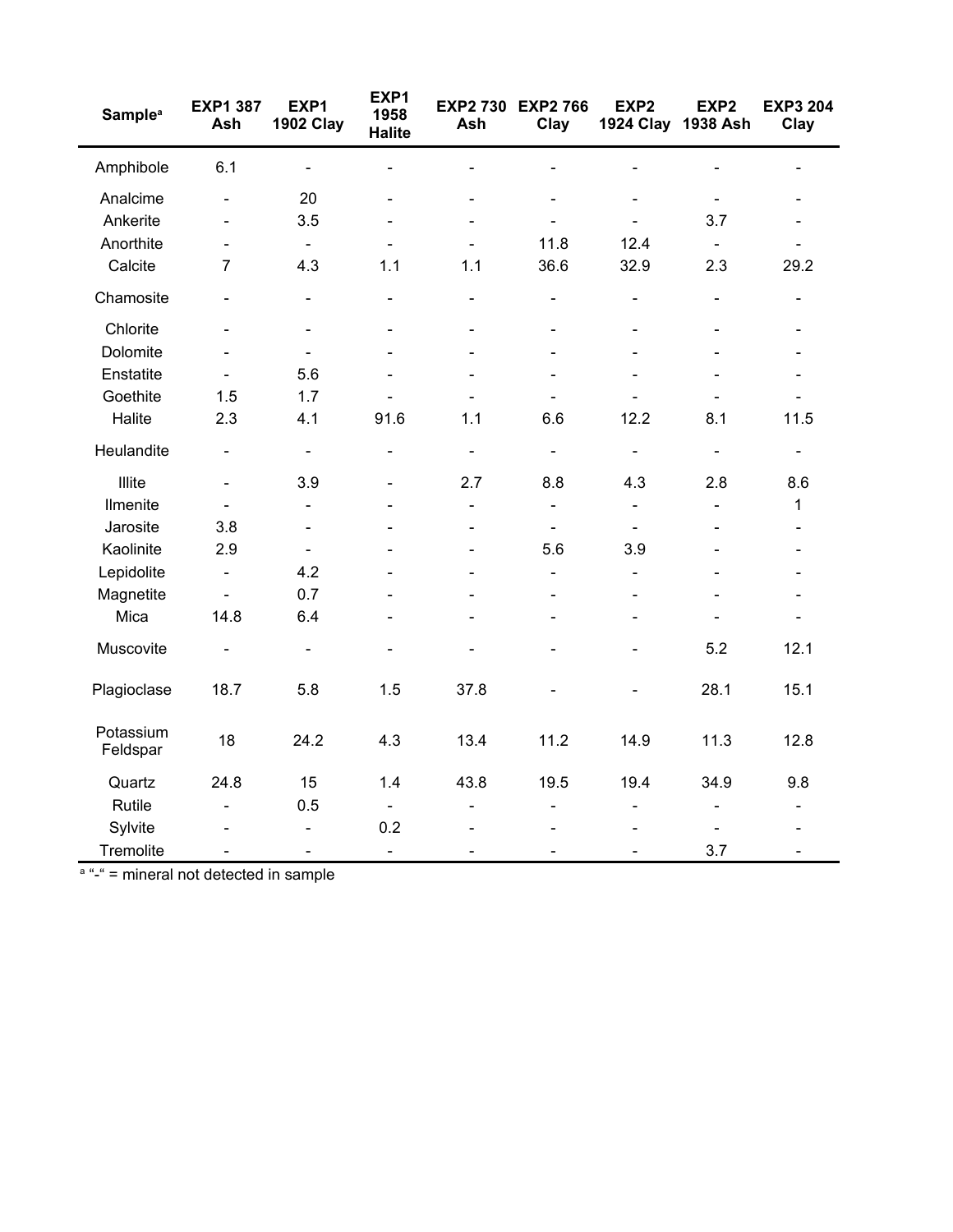| EXP3<br><b>1206 Clay</b> | EXP4<br>2153<br><b>Halite</b> | <b>EXP5 912</b><br>Clay |
|--------------------------|-------------------------------|-------------------------|
|                          |                               |                         |
|                          | 2.3                           |                         |
|                          | $\overline{\phantom{0}}$      |                         |
|                          |                               |                         |
| 27.5                     |                               | 15.6                    |
|                          |                               | 4.1                     |
|                          | 0.8                           |                         |
|                          | 6.3                           |                         |
|                          |                               |                         |
|                          |                               |                         |
| 2.1                      | 88.5                          | 1.3                     |
| 0.4                      |                               | 3.6                     |
| 6.4                      |                               | 10.9                    |
| $\blacksquare$           |                               | -                       |
| 1.3                      |                               |                         |
| 3.6                      | $\overline{\phantom{a}}$      |                         |
| $\overline{a}$           | $\overline{\phantom{a}}$      |                         |
|                          |                               |                         |
|                          |                               |                         |
| 17.2                     |                               | 19.6                    |
| 17.3                     |                               | 12.2                    |
| 12.7                     | 0.4                           | 16.7                    |
| 11.5                     | 1.2                           | 16.1                    |
|                          |                               |                         |
|                          | 0.4                           |                         |
|                          |                               |                         |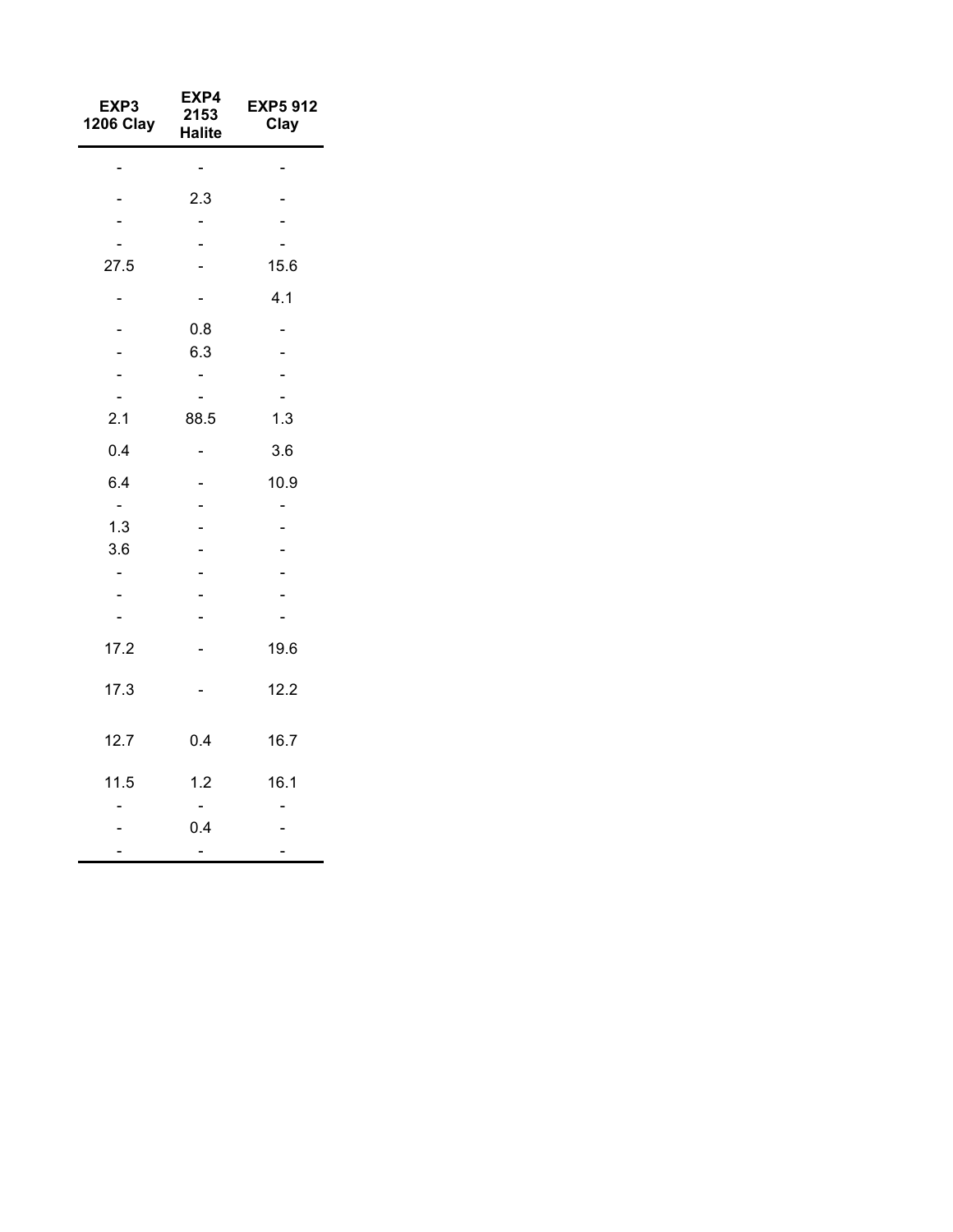|       | Clay              | Volcanic Ash |     | Halite     |
|-------|-------------------|--------------|-----|------------|
| q/cm3 | 1.746             |              | 1.2 | 2.16       |
| q/km3 | 1.75E+15 1.20E+15 |              |     | $2.16E+15$ |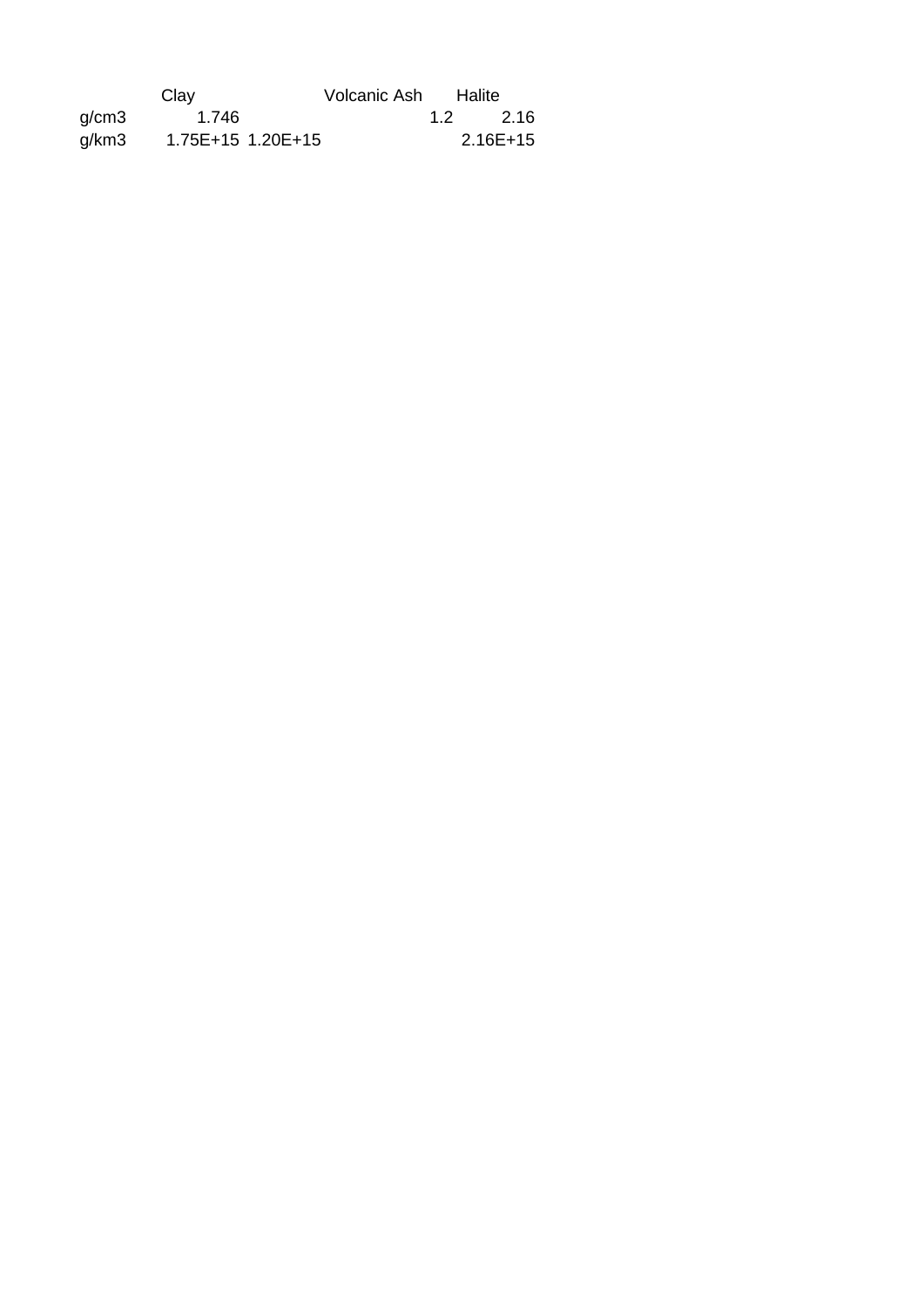```
Sample 40Ar/39Ar Age
EXP1 387 767.5 ± 3.5 ka
EXP2 894 959 ka ± 12.2 Ma
EXP2 206(2.087 \pm 0.024 Ma
EXP3 325 768.6 ± 2.7 ka
EXP5 229 770 ka ± 27 Ma
EXP5 884 1.96 ± 0.05 Ma
```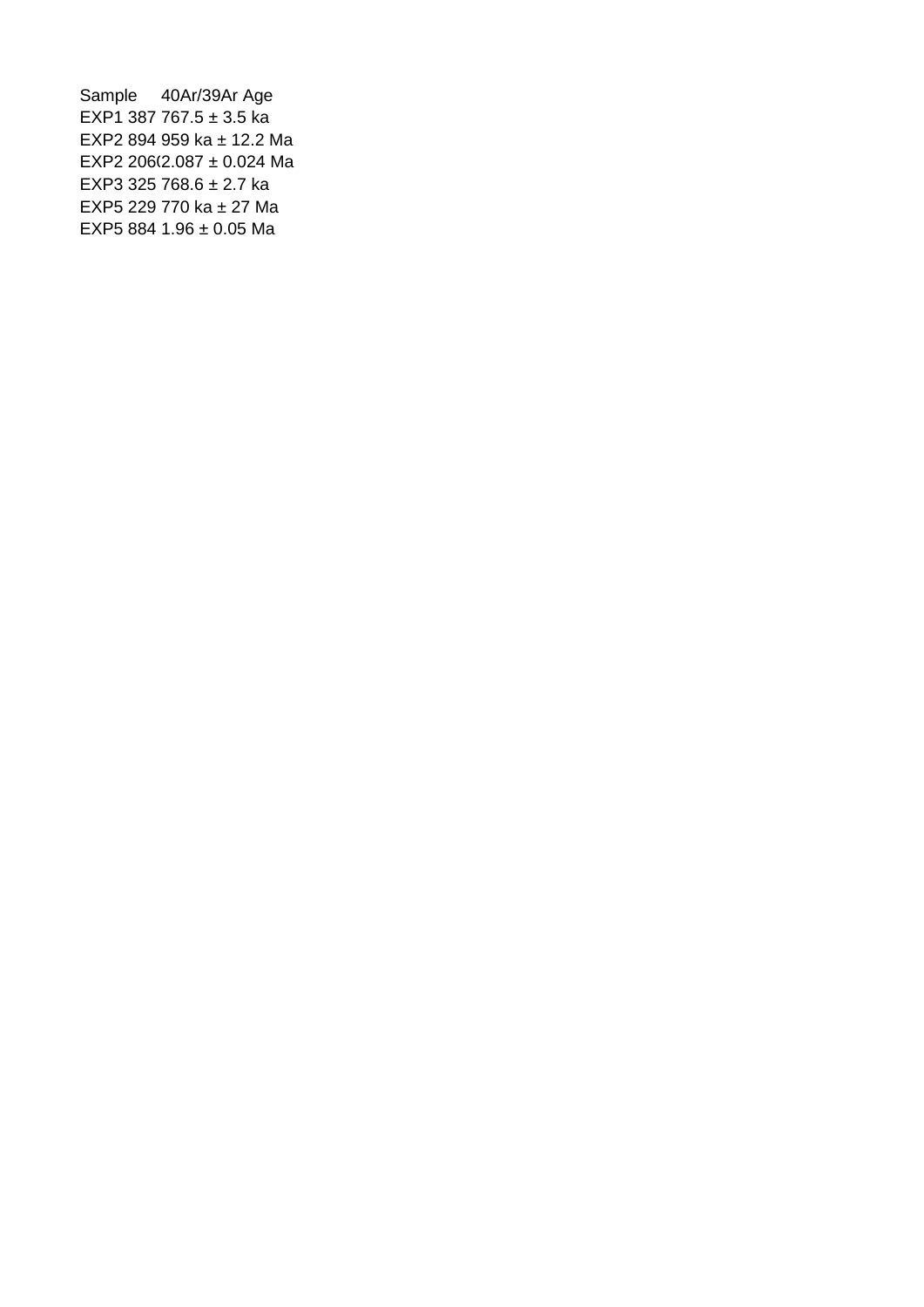|                       | Temperature Interval |            |           |                                                                                              |
|-----------------------|----------------------|------------|-----------|----------------------------------------------------------------------------------------------|
| Sample                |                      |            |           | $20\Box - 35\Box 35\Box - 65\Box 65\Box - 95\Box$ Averagea R2 and sloExponential Fit ([Li] = |
| <b>EXP1 387 Ash</b>   | $-0.0433$            | 0.171      | $-0.0836$ | 0.0431 0.395; sigr 19.559*exp(0.002006                                                       |
| <b>EXP1 1902 Clay</b> | 0.994                | 1.2        | 0.168     | 0.784 0.911; sigr 104.82*exp(0.005560                                                        |
| <b>EXP2 730 Ash</b>   | $-0.243$             | 0.0298     | 0.147     | 0.0318 0.180; not 9.9202*exp(0.002554                                                        |
| EXP2 766 Clay         | 0.269                | 0.166      | 1.25      | 0.586 0.829; sigr63.958*exp(0.006061                                                         |
| <b>EXP2 1924 Clay</b> | 0.365                | 0.433      | 0.516     | 0.454 0.996; sigr 70.055*exp(0.004864                                                        |
| EXP2 1938 Ash         | 0.123                | 0.152      | 0.268     | 0.191 0.972; sigr 22.682*exp(0.005864                                                        |
| EXP3 204 Clay         | 1.253                | $-0.113$   | $-0.6$    | $-0.0860.071$ ; not 178.8*exp((-0.000500)                                                    |
| <b>EXP3 1206 Clay</b> | 1.69                 | 0.767      | $-0.499$  | 0.436 0.513; sigr 43.88*exp(0.0073585                                                        |
| <b>EXP5 912 Clay</b>  | 0.101                | 0.414      | 0.0505    | 0.231 0.899; sigr33.417*exp(0.005181                                                         |
| <b>Bishop Tuff</b>    | 0.00334              | $-0.00667$ | 0.0316    | 0.0091 0.513; sigr0.47569*exp(0.00866                                                        |
|                       |                      |            |           |                                                                                              |

a Calculated as the slope from best fit lines in graphs on Figure 4

b R2 and slope significance (p<0.05) of best fit lines in Figure 4

c where x is temperature in  $^{\circ}C$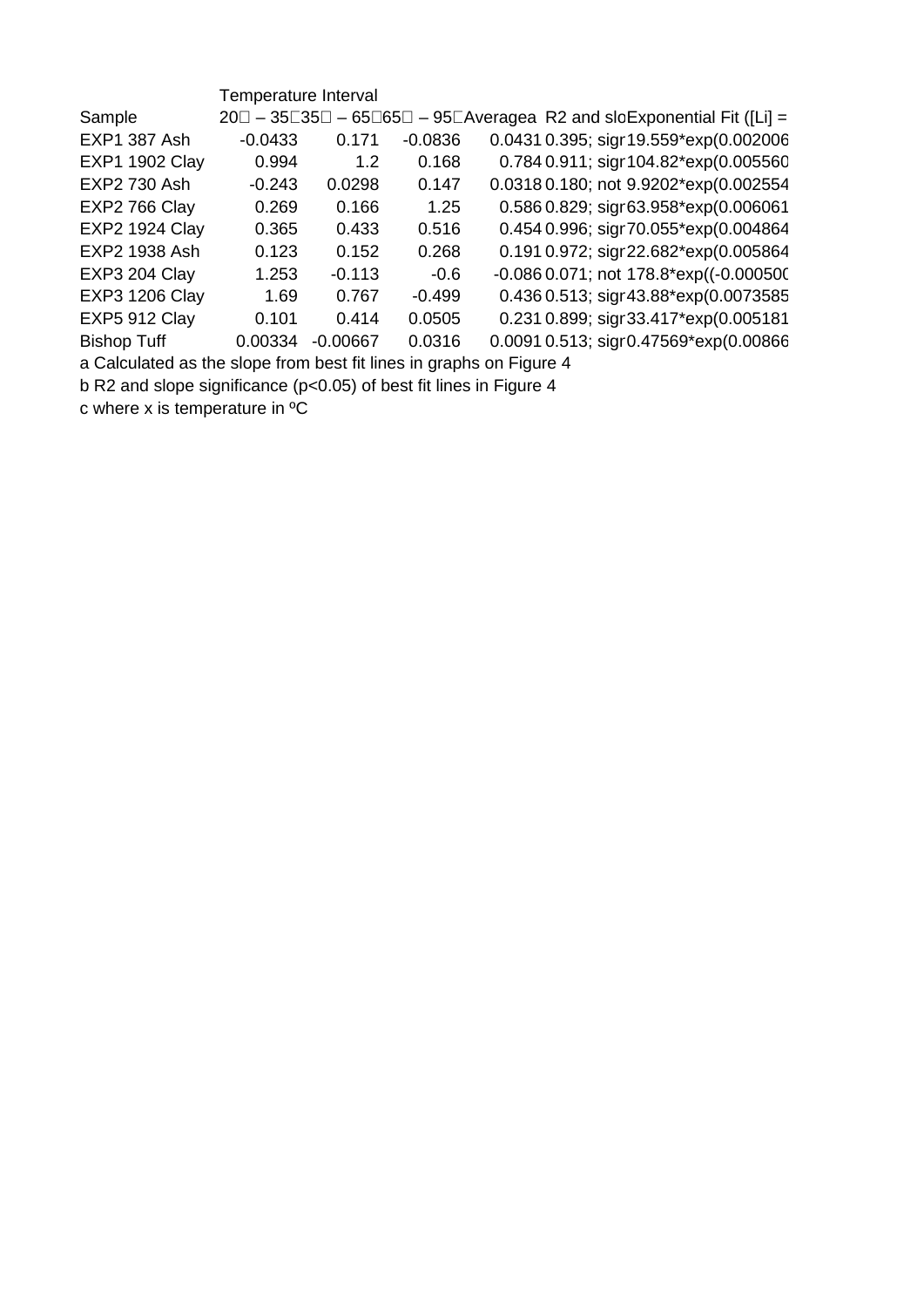$)c$  $(8*)$  $14 \times x$  $-7*x$  $.2*x$  $-7*x$  $1 * x$  $(146)^{x}x$  $*x$  $9 * x$  $(46*x)$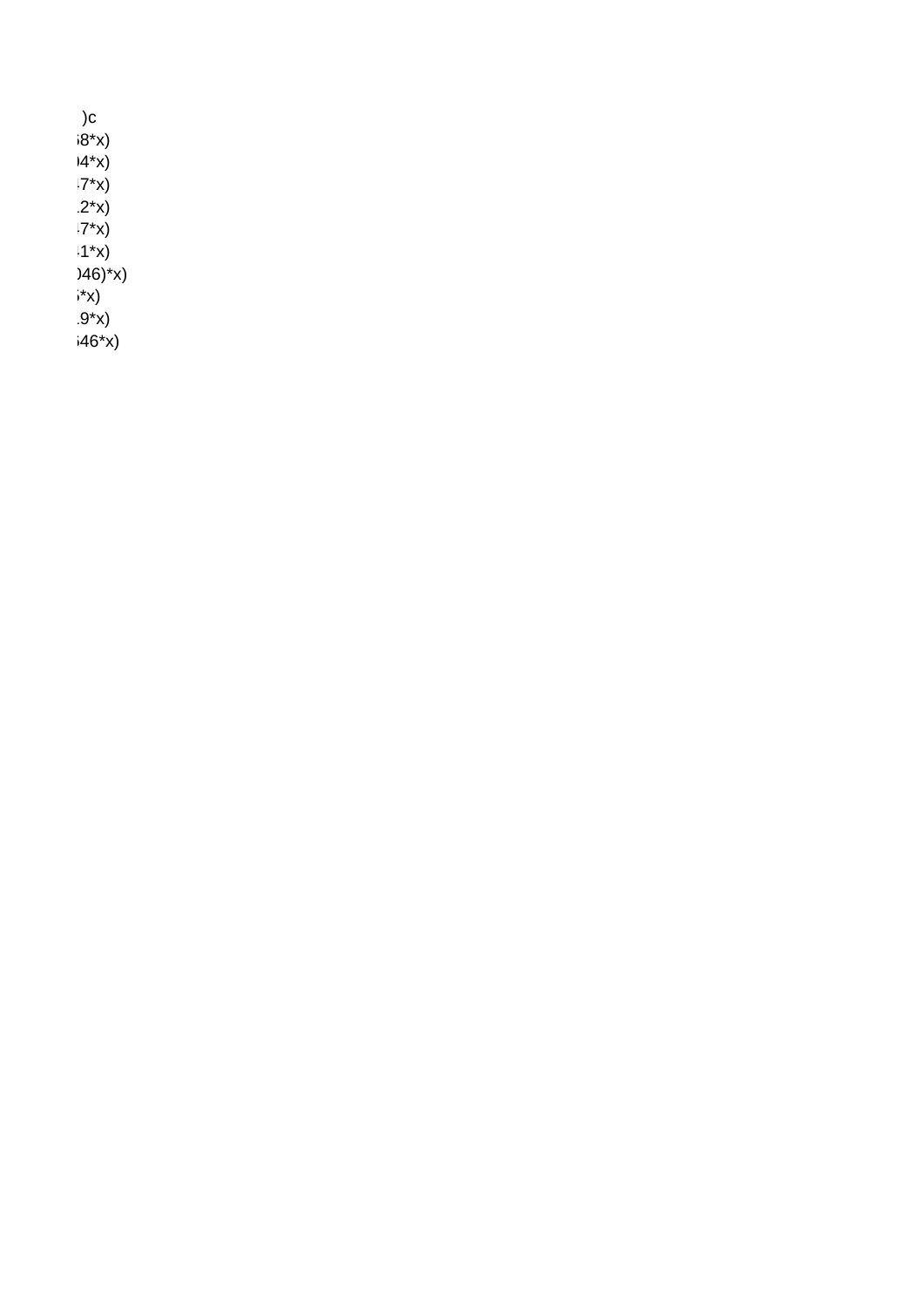| Analysis                     | <b>Upper Clastic Unit</b> | Main Ash Unitb | <b>Lower Clastic Unitb</b> |
|------------------------------|---------------------------|----------------|----------------------------|
| Mean                         |                           | 528 140/70     | 556/530                    |
| Median                       |                           | 440 75/70      | 520/495                    |
| Mode                         |                           | 1000 N/Aa      | 100/100                    |
| <b>Standard Deviation</b>    |                           | 327 140/10     | 388/352                    |
| Range                        |                           | 950 290/20     | 1620/1220                  |
| Minimum                      |                           | 50 60/60       | 80/80                      |
| Maximum                      |                           | 1000 350/80    | 1700/1300                  |
| Count                        |                           | 194/3          | 47/46                      |
| <b>First Quartile</b>        |                           | 260 67.5/65    | 235/228                    |
| Middle Quartile              |                           | 440 75/70      | 520/495                    |
| <b>Third Quartile</b>        |                           | 790 148/75     | 755/748                    |
| $a$ N/A = data not available |                           |                |                            |

b Values including and excluding outlier points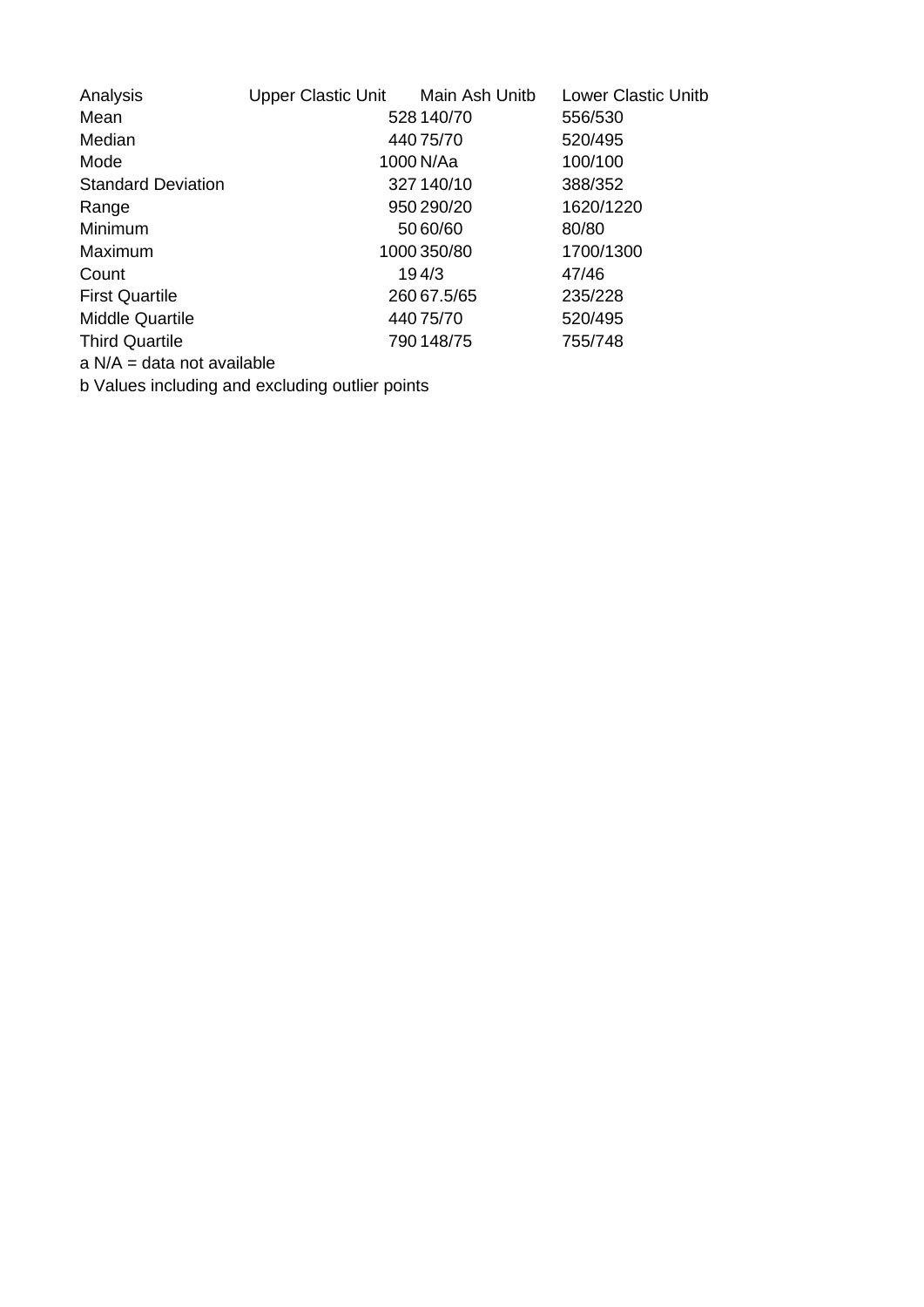| Clastic and Ash Unit |
|----------------------|
|                      |
| 800                  |
| 865                  |
| 1300                 |
| 397                  |
| 1350                 |
| 50                   |
| 1400                 |
| 52                   |
| 570                  |
| 865                  |
| 1100                 |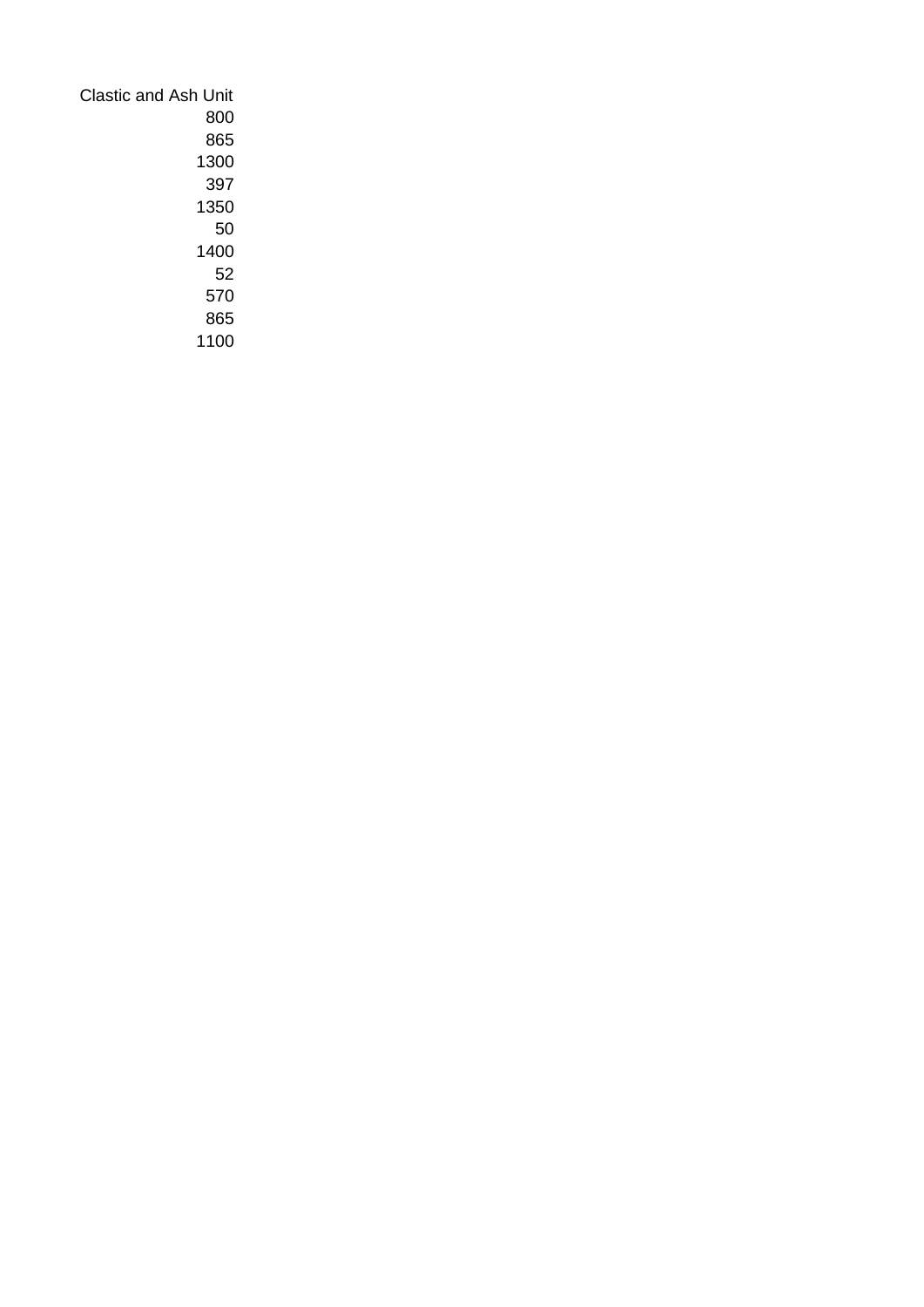| Sample                | TemperatuAlkalinity CI |                |       | SO <sub>4</sub> | Al          | Ca   | K    |
|-----------------------|------------------------|----------------|-------|-----------------|-------------|------|------|
|                       | $\Box$                 | mg/L as C mg/L |       | mg/L            | mg/L        | mg/L | mg/L |
| EXP1 387 Ash          | 20                     | 111            | 370   | 100             | 0.003       | 74.5 | 35.7 |
| <b>EXP1 387 Ash</b>   | 35                     | 107            | 350   | 100             | 0.005       | 74.7 | 37.3 |
| <b>EXP1 387 Ash</b>   | 65                     | 62             | 370   | 100             | 0.016       | 58   | 42.2 |
| <b>EXP1 387 Ash</b>   | 95                     | 41             | 440   | 130             | 0.095       | 88   | 49.9 |
| <b>EXP1 1902 Clay</b> | 20                     | 123            | 770   | 120             | 0.023       | 40.4 | 20.7 |
| <b>EXP1 1902 Clay</b> | 35                     | 133            | 780   | 130             | 0.023       | 42.6 | 22.4 |
| <b>EXP1 1902 Clay</b> | 65                     | 99             | 780   | 130             | 0.009       | 32.2 | 25.6 |
| <b>EXP1 1902 Clay</b> | 95                     | 88             | 870   | 150             | 0.104       | 31   | 26   |
| EXP1 1958 Halite      | 20                     | 115            | 13000 | 110             | 0.003       | 87.9 | 11.5 |
| EXP2 730 Ash          | 20                     | 111            | 330   | 110             | 0.007       | 112  | 23.2 |
| EXP2 730 Ash          | 35                     | 112            | 300   | 100             | 0.008       | 108  | 21.1 |
| EXP2 730 Ash          | 65                     | 83             | 310   |                 | 98<br>0.098 | 97   | 23.2 |
| EXP2 730 Ash          | 95                     | 57             | 510   | 190             | 0.06        | 136  | 32.6 |
| EXP2 766 Clay         | 20                     | 131            | 690   | 250             | 0.006       | 149  | 102  |
| EXP2 766 Clay         | 35                     | 133            | 700   | 230             | 0.002       | 97.5 | 108  |
| EXP2 766 Clay         | 65                     | 79             | 640   | 180             | 0.01        | 50.5 | 117  |
| EXP2 766 Clay         | 95                     | 57             | 910   | 270             | 0.03        | 100  | 129  |
| <b>EXP2 1924 Clay</b> | 20                     | 117            | 830   | 180             | 0.002       | 90.8 | 58.8 |
| <b>EXP2 1924 Clay</b> | 35                     | 122            | 900   | 220             | 0.004       | 134  | 69.8 |
| <b>EXP2 1924 Clay</b> | 65                     | 70             | 850   | 210             | 0.01        | 78   | 83.2 |
| <b>EXP2 1924 Clay</b> | 95                     | 62             | 990   | 270             | 0.02        | 118  | 85   |
| EXP2 1938 Ash         | 20                     | 109            | 550   | 110             | 0.002       | 103  | 27.3 |
| EXP2 1938 Ash         | 35                     | 113            | 560   | 120             | 0.007       | 107  | 30.6 |
| EXP2 1938 Ash         | 65                     | 78             | 550   | 120             | 0.034       | 95.3 | 35.1 |
| EXP2 1938 Ash         | 95                     | 56             | 860   | 240             | 0.02        | 161  | 42.7 |
| EXP3 204 Clay         | 20                     | 121            | 1200  | 260             | 0.004       | 145  | 126  |
| EXP3 204 Clay         | 35                     | 128            | 1200  | 260             | 0.003       | 166  | 141  |
| EXP3 204 Clay         | 65                     | 81             | 1200  | 250             | 0.009       | 107  | 140  |
| EXP3 204 Clay         | 95                     | 58             | 1300  | 230             | 0.068       | 158  | 181  |
| <b>EXP3 1206 Clay</b> | 20                     | 114            | 560   | 190             | 0.003       | 73.2 | 47   |
| <b>EXP3 1206 Clay</b> | 35                     | 118            | 560   | 210             | 0.004       | 78.1 | 53.3 |
| <b>EXP3 1206 Clay</b> | 65                     | 78             | 580   | 220             | 0.01        | 61.3 | 67.6 |
| <b>EXP3 1206 Clay</b> | 95                     | 58             | 660   | 210             | 0.04        | 61.7 | 73.5 |
| EXP4 2153 Halite      | 20                     | 111            | 13000 | 110             | 0.003       | 90.4 | 11.6 |
| <b>EXP5 912 Clay</b>  | 20                     | 107            | 410   | 110             | 0.003       | 26.9 | 42.2 |
| EXP5 912 Clay         | 35                     | 118            | 400   | 110             | 0.005       | 26.9 | 42.6 |
| <b>EXP5 912 Clay</b>  | 65                     | 92             | 440   | 110             | 0.013       | 18   | 59.9 |
| EXP5 912 Clay         | 95                     | 70             | 490   | 130             | 0.094       | 17.3 | 69.6 |
| <b>Bishop Tuff</b>    | 20                     | 581            | 240   |                 | 0.021<br>99 | 114  | 14.1 |
| <b>Bishop Tuff</b>    | 35                     | 106            | 240   |                 | 0.006<br>97 | 118  | 15   |
| <b>Bishop Tuff</b>    | 65                     | 64             | 250   |                 | 0.042<br>88 | 92.3 | 15.3 |
| <b>Bishop Tuff</b>    | 95                     | 36             | 360   | 150             | 0.08        | 115  | 19.6 |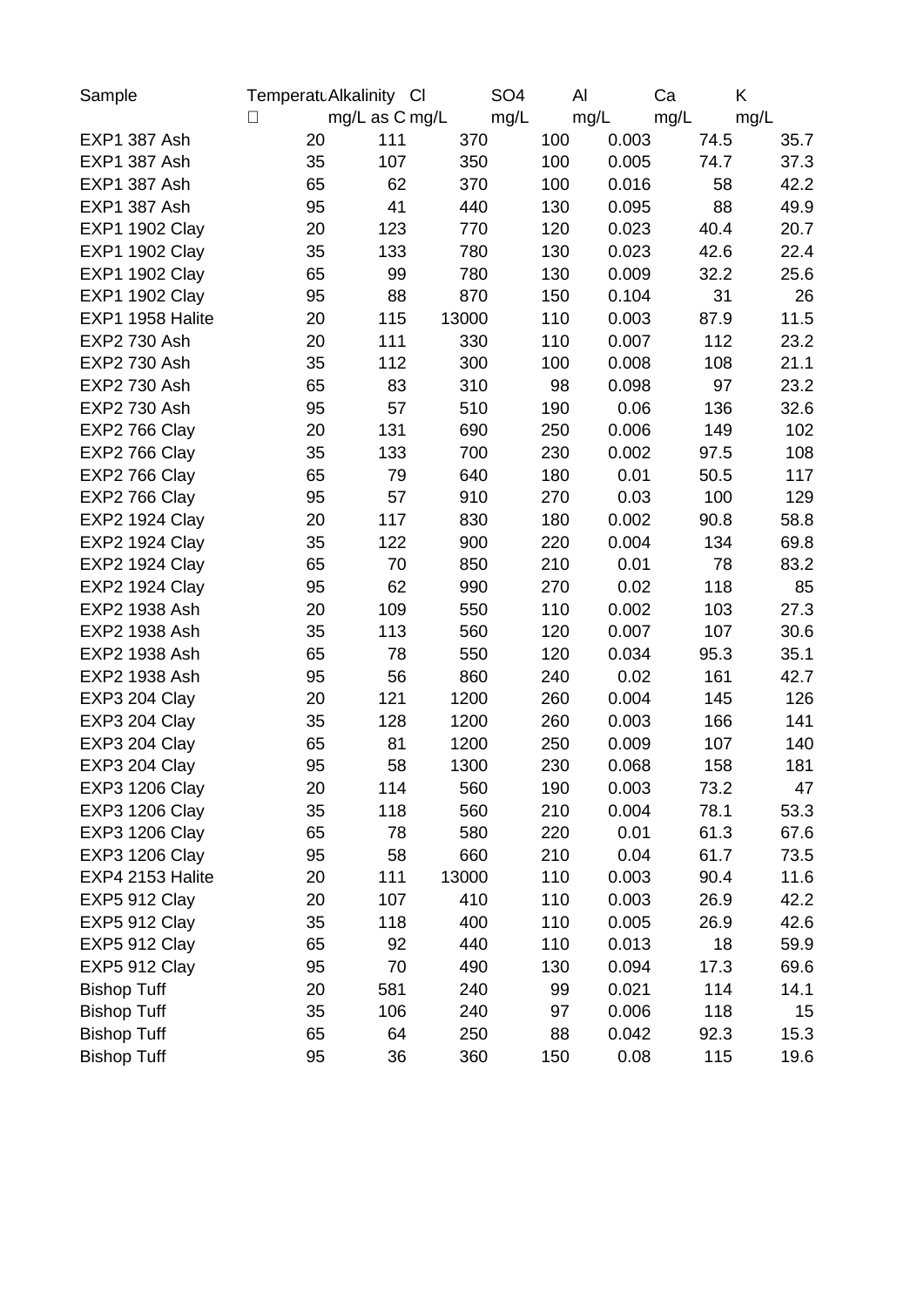| Li    | Mg    | Na   | Si   | Sr    |
|-------|-------|------|------|-------|
| mg/L  | mg/L  | mg/L | mg/L | mg/L  |
| 0.5   | 17    | 193  | 23.2 | 0.598 |
| 0.487 | 17.1  | 189  | 25.6 | 0.574 |
| 0.589 | 13.4  | 199  | 28.1 | 0.498 |
| 0.539 | 4.16  | 191  | 44.4 | 0.862 |
| 2.35  | 9.04  | 492  | 14.8 | 0.61  |
| 2.65  | 8.75  | 509  | 15.4 | 1.29  |
| 3.37  | 4.21  | 504  | 14.7 | 1.39  |
| 3.47  | 2.29  | 456  | 16.1 | 1.58  |
| 0.342 | 18.8  | 6715 | 21   | 1.38  |
| 0.347 | 21.9  | 197  | 24.6 | 1.48  |
| 0.274 | 21    | 169  | 24.2 | 1.44  |
| 0.292 | 20.7  | 176  | 22.7 | 1.39  |
| 0.38  | 22.8  | 236  | 45.5 | 1.86  |
| 1.6   | 15.1  | 448  | 20.6 | 31.9  |
| 1.68  | 14.7  | 435  | 23.6 | 16.1  |
| 1.78  | 7.71  | 479  | 31.4 | 7.17  |
| 2.53  | 4.67  | 534  | 51   | 12.9  |
| 1.64  | 14.4  | 527  | 23   | 16.9  |
| 1.75  | 14.3  | 556  | 34.4 | 28.1  |
| 2.01  | 8.27  | 531  | 34.2 | 17.6  |
| 2.32  | 4.76  | 592  | 56.4 | 21.3  |
| 0.609 | 21.2  | 354  | 22.9 | 1.26  |
| 0.646 | 21.8  | 368  | 24.2 | 1.26  |
| 0.737 | 19.8  | 373  | 25.5 | 1.15  |
| 0.898 | 22.6  | 415  | 49.9 | 2.01  |
| 3.42  | 18.3  | 635  | 14.9 | 36.2  |
| 3.8   | 19.5  | 685  | 16.7 | 35.8  |
| 3.73  | 13.4  | 655  | 13.4 | 35.2  |
| 3.37  | 3.58  | 692  | 19.7 | 23.8  |
| 1.32  | 9.88  | 371  | 16.9 | 20.4  |
| 1.42  | 9.81  | 384  | 17.6 | 23.3  |
| 1.88  | 5.61  | 395  | 18.4 | 19.6  |
| 1.58  | 0.823 | 362  | 30.7 | 11.8  |
| 0.196 | 20.1  | 6967 | 21.5 | 1.49  |
| 0.831 | 8.23  | 291  | 15.2 | 0.422 |
| 0.861 | 8.23  | 290  | 15.4 | 0.424 |
| 1.11  | 4.06  | 311  | 18.4 | 0.34  |
| 1.14  | 0.646 | 284  | 25.6 | 0.348 |
| 0.104 | 20.4  | 121  | 24.4 | 1.21  |
| 0.105 | 21.5  | 128  | 25.3 | 1.27  |
| 0.101 | 20.3  | 131  | 24.7 | 1.16  |
| 0.12  | 18.8  | 159  | 41.6 | 1.44  |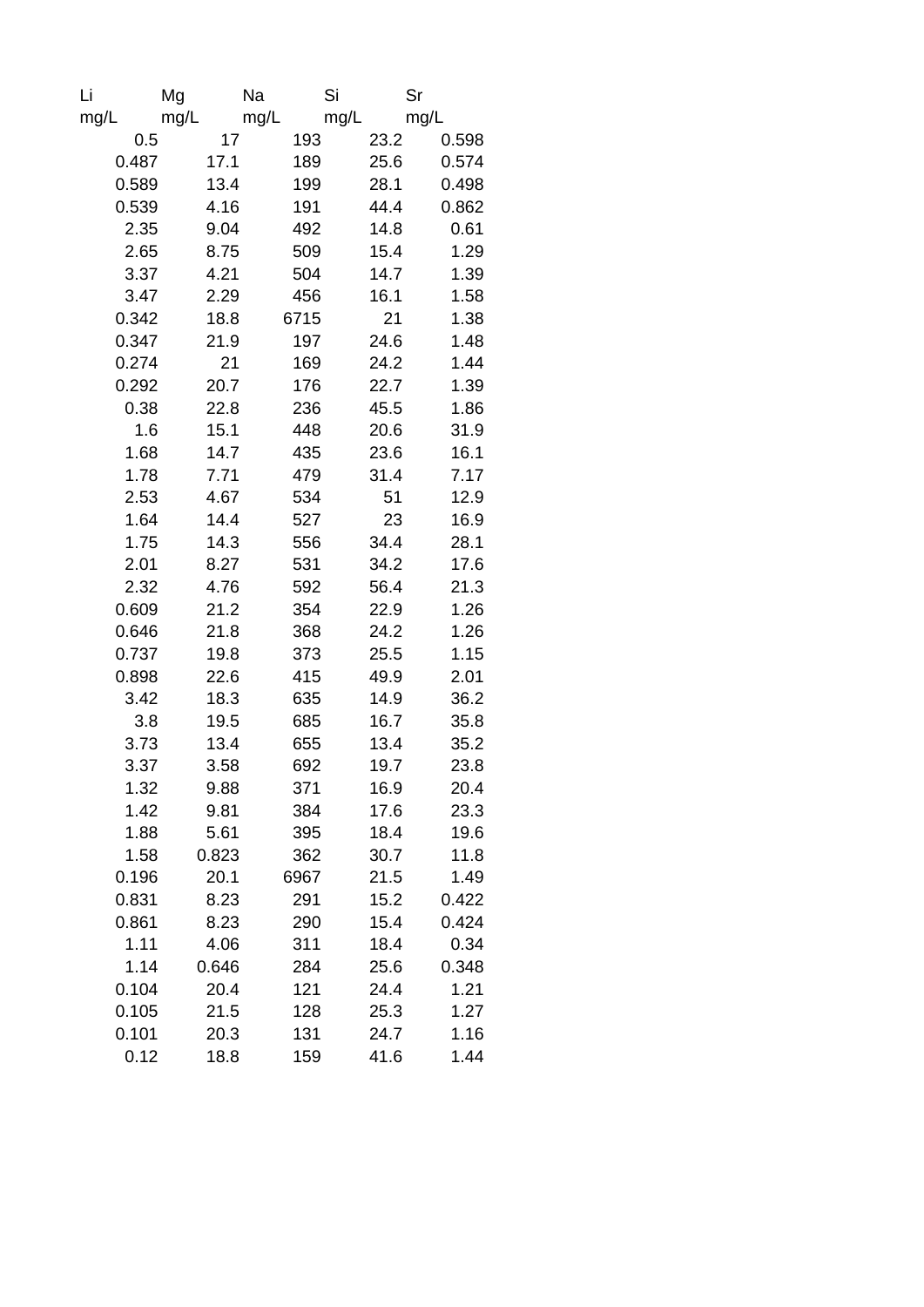|                       | TemperatuAlkalinity Cl |                |             | SO <sub>4</sub> | AI    | Ca      | K    |
|-----------------------|------------------------|----------------|-------------|-----------------|-------|---------|------|
| Sample                | $\vert \ \vert$        | mg/L as C mg/L |             | mg/L            | mg/L  | mg/L    | mg/L |
| <b>FWW</b>            | 20                     | 102            | 240         | 94              | 0     | 89.4    | 10.6 |
| EXP1 387 Ash          | 20                     | 9              | 130         | 6               | 0.003 | $-14.9$ | 25.1 |
| EXP1 387 Ash          | 35                     | 5              | 110         | 6               | 0.005 | $-14.7$ | 26.7 |
| EXP1 387 Ash          | 65                     | $-40$          | 130         | 6               | 0.016 | $-31$   | 31.6 |
| <b>EXP1 387 Ash</b>   | 95                     | $-61$          | 200         | 36              | 0.095 | $-1.4$  | 39.3 |
| <b>EXP1 1902 Clay</b> | 20                     | 21             | 530         | 26              | 0.023 | $-49$   | 10.1 |
| <b>EXP1 1902 Clay</b> | 35                     | 31             | 540         | 36              | 0.023 | $-46.8$ | 11.8 |
| <b>EXP1 1902 Clay</b> | 65                     | $-3$           | 540         | 36              | 0.009 | $-57.2$ | 15   |
| <b>EXP1 1902 Clay</b> | 95                     | $-14$          | 630         | 56              | 0.104 | $-58.4$ | 15.4 |
| EXP1 1958 Halite      | 20                     | 13             | 12700       | 16              | 0.003 | $-1.5$  | 0.9  |
| EXP2 730 Ash          | 20                     | 9              | 90          | 16              | 0.007 | 22.6    | 12.6 |
| EXP2 730 Ash          | 35                     | 10             | 60          | 6               | 0.008 | 18.6    | 10.5 |
| EXP2 730 Ash          | 65                     | $-19$          | 70          | 4               | 0.098 | 7.6     | 12.6 |
| EXP2 730 Ash          | 95                     | $-45$          | 270         | 96              | 0.06  | 46.6    | 22   |
| EXP2 766 Clay         | 20                     | 29             | 450         | 156             | 0.006 | 59.6    | 91.4 |
| EXP2 766 Clay         | 35                     | 31             | 460         | 136             | 0.002 | 8.1     | 97.4 |
| EXP2 766 Clay         | 65                     | $-23$          | 400         | 86              | 0.01  | $-38.9$ | 106  |
| EXP2 766 Clay         | 95                     | $-45$          | 670         | 176             | 0.03  | 10.6    | 118  |
| <b>EXP2 1924 Clay</b> | 20                     | 15             | 590         | 86              | 0.002 | 1.4     | 48.2 |
| <b>EXP2 1924 Clay</b> | 35                     | 20             | 660         | 126             | 0.004 | 44.6    | 59.2 |
| <b>EXP2 1924 Clay</b> | 65                     | $-32$          | 610         | 116             | 0.01  | $-11.4$ | 72.6 |
| <b>EXP2 1924 Clay</b> | 95                     | -40            | 750         | 176             | 0.02  | 28.6    | 74.4 |
| EXP2 1938 Ash         | 20                     | $\overline{7}$ | 310         | 16              | 0.002 | 13.6    | 16.7 |
| EXP2 1938 Ash         | 35                     | 11             | 320         | 26              | 0.007 | 17.6    | 20   |
| EXP2 1938 Ash         | 65                     | $-24$          | 310         | 26              | 0.034 | 5.9     | 24.5 |
| EXP2 1938 Ash         | 95                     | $-46$          | 620         | 146             | 0.02  | 71.6    | 32.1 |
| EXP3 204 Clay         | 20                     | 19             | 960         | 166             | 0.004 | 55.6    | 115  |
| EXP3 204 Clay         | 35                     | 26             | 960         | 166             | 0.003 | 76.6    | 130  |
| EXP3 204 Clay         | 65                     | $-21$          | 960         | 156             | 0.009 | 17.6    | 129  |
| EXP3 204 Clay         | 95                     | -44            | 1060        | 136             | 0.068 | 68.6    | 170  |
| <b>EXP3 1206 Clay</b> | 20                     | 12             | 320         | 96              | 0.003 | $-16.2$ | 36.4 |
| <b>EXP3 1206 Clay</b> | 35                     | 16             | 320         | 116             | 0.004 | $-11.3$ | 42.7 |
| <b>EXP3 1206 Clay</b> | 65                     | $-24$          | 340         | 126             | 0.01  | $-28.1$ | 57   |
| <b>EXP3 1206 Clay</b> | 95                     | -44            | 420         | 116             | 0.04  | $-27.7$ | 62.9 |
| EXP4 2153 Halite      | 20                     | 9              | 12,700      | 16              | 0.003 | 1       | 1    |
| <b>EXP5 912 Clay</b>  | 20                     | 5              | 170         | 16              | 0.003 | $-62.5$ | 31.6 |
| <b>EXP5 912 Clay</b>  | 35                     | 16             | 160         | 16              | 0.005 | $-62.5$ | 32   |
| <b>EXP5 912 Clay</b>  | 65                     | $-10$          | 200         | 16              | 0.013 | $-71.4$ | 49.3 |
| <b>EXP5 912 Clay</b>  | 95                     | $-32$          | 250         | 36              | 0.094 | $-72.1$ | 59   |
| <b>Bishop Tuff</b>    | 20                     | 479            | 0           | 5               | 0.021 | 24.6    | 3.5  |
| <b>Bishop Tuff</b>    | 35                     | 4              | $\mathbf 0$ | 3               | 0.006 | 28.6    | 4.4  |
| <b>Bishop Tuff</b>    | 65                     | $-38$          | 10          | $-6$            | 0.042 | 2.9     | 4.7  |
| <b>Bishop Tuff</b>    | 95                     | $-66$          | 120         | 56              | 0.08  | 25.6    | 9    |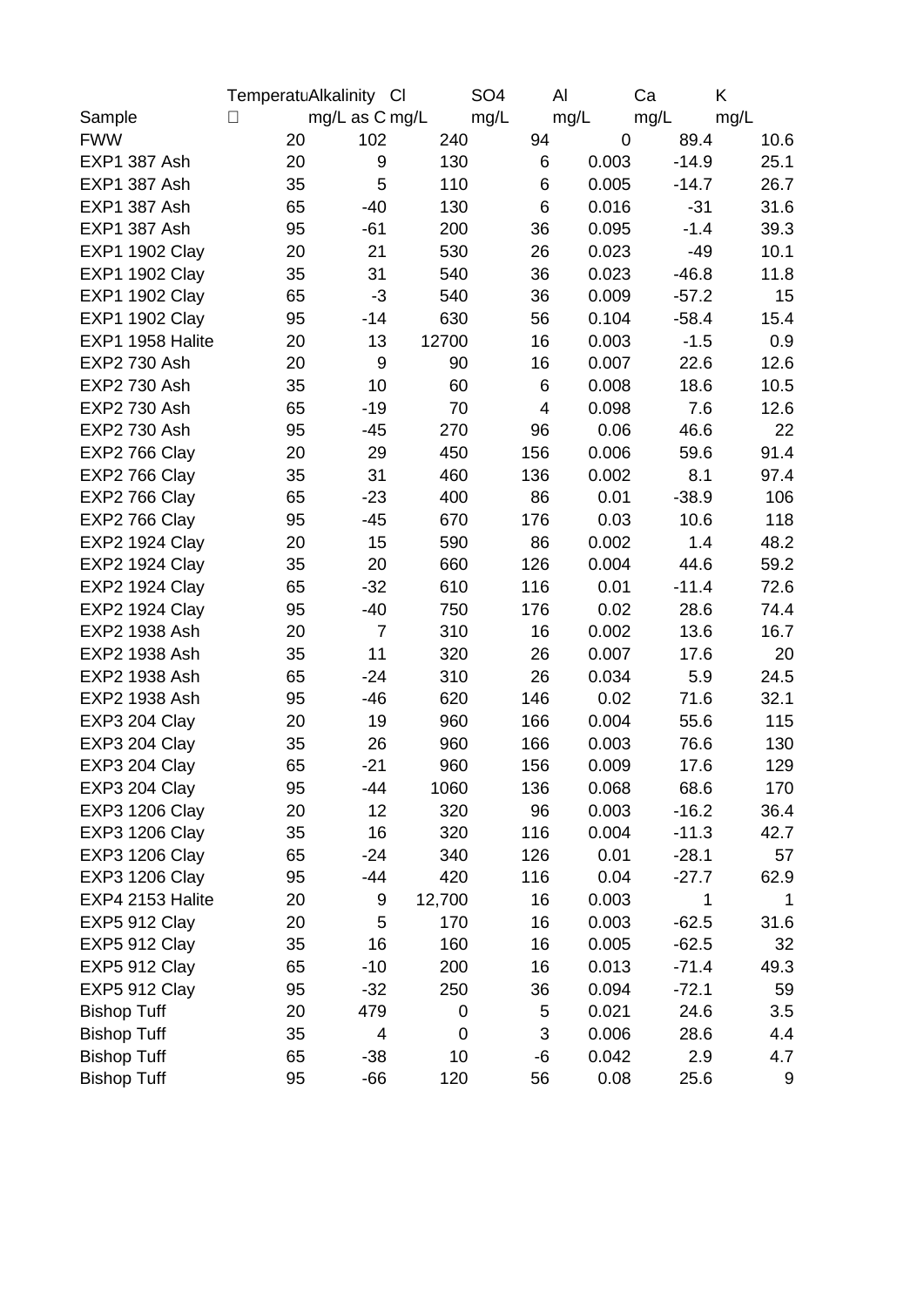| Li    | Mg      | Na   | Si     | Sr       |
|-------|---------|------|--------|----------|
| mg/L  | mg/L    | mg/L | mg/L   | mg/L     |
| 0.091 | 21.4    | 104  | 21.4   | 0.984    |
| 0.409 | $-4.4$  | 89   | 1.8    | $-0.386$ |
| 0.396 | $-4.3$  | 85   | 4.2    | $-0.41$  |
| 0.498 | -8      | 95   | 6.7    | $-0.486$ |
| 0.448 | $-17.2$ | 87   | 23     | $-0.122$ |
| 2.26  | $-12.4$ | 388  | $-6.6$ | $-0.374$ |
| 2.56  | $-12.6$ | 405  | -6     | 0.306    |
| 3.28  | $-17.2$ | 400  | $-6.7$ | 0.406    |
| 3.38  | $-19.1$ | 352  | $-5.3$ | 0.596    |
| 0.251 | $-2.6$  | 6610 | $-0.4$ | 0.396    |
| 0.256 | 0.5     | 93   | 3.2    | 0.496    |
| 0.183 | $-0.4$  | 65   | 2.8    | 0.456    |
| 0.201 | $-0.7$  | 72   | 1.3    | 0.406    |
| 0.289 | 1.4     | 132  | 24.1   | 0.876    |
| 1.51  | $-6.3$  | 344  | $-0.8$ | 30.9     |
| 1.59  | $-6.7$  | 331  | 2.2    | 15.1     |
| 1.69  | $-13.7$ | 375  | 10     | 6.186    |
| 2.44  | $-16.7$ | 430  | 29.6   | 11.9     |
| 1.55  | $-7$    | 423  | 1.6    | 15.9     |
| 1.66  | $-7.1$  | 452  | 13     | 27.1     |
| 1.92  | $-13.1$ | 427  | 12.8   | 16.6     |
| 2.23  | $-16.6$ | 488  | 35     | 20.3     |
| 0.518 | $-0.2$  | 250  | 1.5    | 0.276    |
| 0.555 | 0.4     | 264  | 2.8    | 0.276    |
| 0.646 | $-1.6$  | 269  | 4.1    | 0.166    |
| 0.807 | 1.2     | 311  | 28.5   | 1.03     |
| 3.33  | $-3.1$  | 531  | $-6.5$ | 35.2     |
| 3.71  | $-1.9$  | 581  | $-4.7$ | 34.8     |
| 3.64  | -8      | 551  | -8     | 34.2     |
| 3.28  | $-17.8$ | 588  | $-1.7$ | 22.8     |
| 1.23  | $-11.5$ | 267  | $-4.5$ | 19.4     |
| 1.33  | $-11.6$ | 280  | $-3.8$ | 22.3     |
| 1.79  | $-15.8$ | 291  | $-3$   | 18.6     |
| 1.49  | $-20.6$ | 258  | 9.3    | 10.8     |
| 0.105 | $-1.3$  | 6860 | 0.1    | 0.506    |
| 0.74  | $-13.2$ | 187  | $-6.2$ | $-0.562$ |
| 0.77  | $-13.2$ | 186  | $-6$   | $-0.56$  |
| 1.02  | $-17.3$ | 207  | $-3$   | $-0.644$ |
| 1.05  | $-20.7$ | 180  | 4.2    | $-0.636$ |
| 0.013 | $-1$    | 17   | 3      | 0.226    |
| 0.014 | 0.1     | 24   | 3.9    | 0.286    |
| 0.01  | $-1.1$  | 27   | 3.3    | 0.176    |
| 0.029 | $-2.6$  | 55   | 20.2   | 0.456    |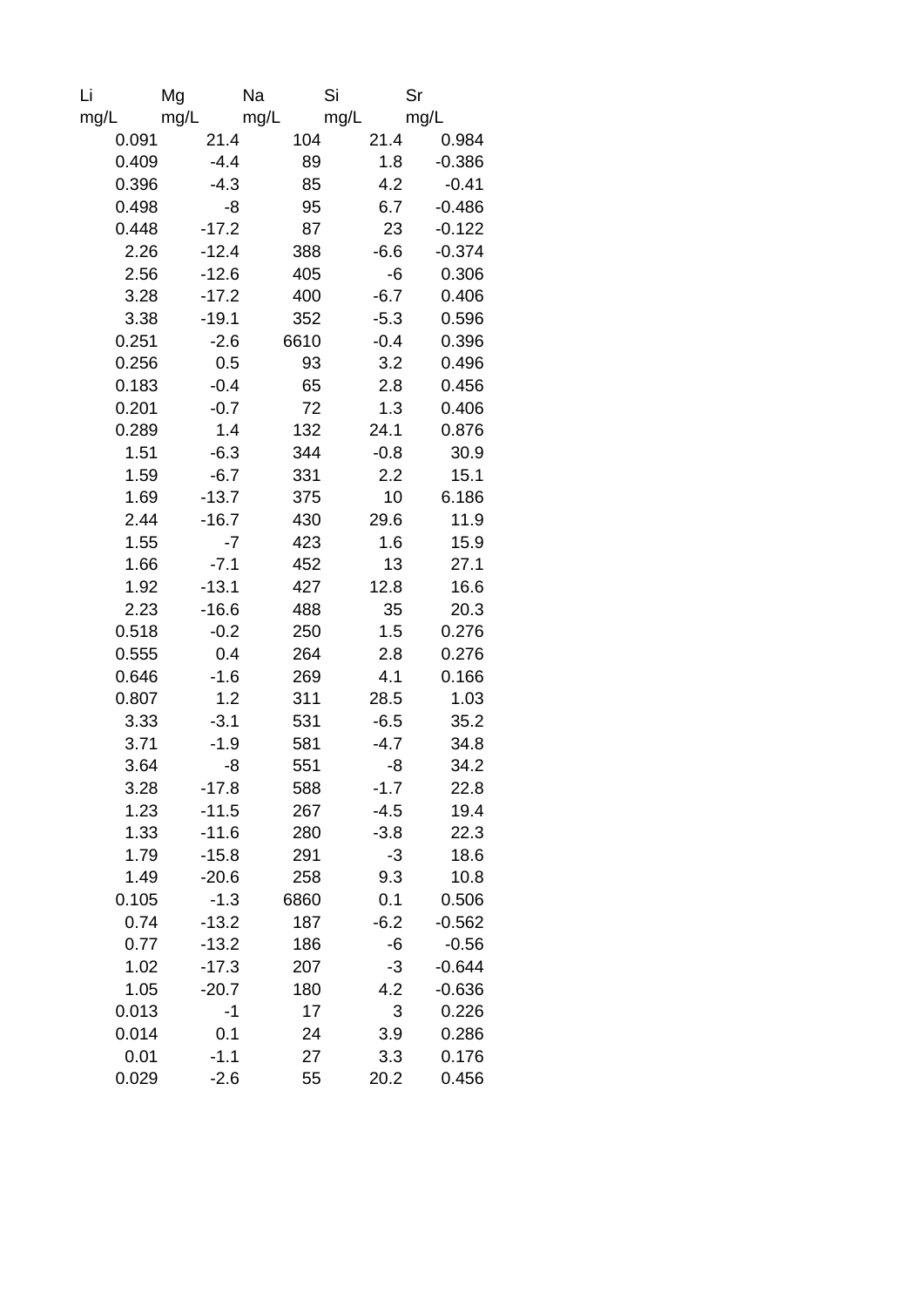| Sample                 | Temp.  | Alkalinity      | <b>CI</b> | SO <sub>4</sub> | Al     | Ca      | K     |
|------------------------|--------|-----------------|-----------|-----------------|--------|---------|-------|
|                        | $\Box$ | mg/kg (as mg/kg |           | mg/kg           | mg/kg  | mg/kg   | mg/kg |
| EXP1 387 Ash           | 20     | 449             | 6490      | 300             | 0.15   | $-744$  | 1250  |
| EXP1 387 Ash           | 35     | 250             | 5490      | 300             | 0.25   | $-734$  | 1330  |
| <b>EXP1 387 Ash</b>    | 65     | $-2000$         | 6500      | 300             | 0.8    | $-1570$ | 1580  |
| EXP1 387 Ash           | 95     | $-3050$         | 9990      | 1800            | 4.75   | $-69.9$ | 1960  |
| <b>EXP1 1902 Clay</b>  | 20     | 1050            | 26500     | 1300            | 1.15   | $-2450$ | 505   |
| <b>EXP1 1902 Clay</b>  | 35     | 1550            | 27000     | 1800            | 1.15   | $-2340$ | 589   |
| <b>EXP1 1902 Clay</b>  | 65     | $-150$          | 27000     | 1800            | 0.449  | $-2860$ | 749   |
| <b>EXP1 1902 Clay</b>  | 95     | $-700$          | 31500     | 2800            | 5.2    | $-2920$ | 769   |
| EXP2 730 Ash           | 20     | 449             | 4490      | 799             | 0.35   | 1130    | 629   |
| EXP2 730 Ash           | 35     | 500             | 3000      | 300             | 0.399  | 930     | 525   |
| EXP2 730 Ash           | 65     | $-949$          | 3500      | 200             | 4.89   | 380     | 629   |
| EXP2 730 Ash           | 95     | $-2250$         | 13500     | 4790            | 2.99   | 2330    | 1100  |
| EXP2 766 Clay          | 20     | 1450            | 22500     | 7790            | 0.299  | 2980    | 4560  |
| EXP2 766 Clay          | 35     | 1550            | 23000     | 6800            | 0.0999 | 405     | 4870  |
| EXP2 766 Clay          | 65     | $-1150$         | 20000     | 4300            | 0.499  | $-1940$ | 5320  |
| EXP2 766 Clay          | 95     | $-2250$         | 33500     | 8790            | 1.5    | 530     | 5910  |
| <b>EXP2 1924 Clay</b>  | 20     | 750             | 29500     | 4300            | 0.0999 | 69.9    | 2410  |
| <b>EXP2 1924 Clay</b>  | 35     | 999             | 33000     | 6290            | 0.199  | 2230    | 2960  |
| <b>EXP2 1924 Clay</b>  | 65     | $-1600$         | 30500     | 5800            | 0.499  | $-570$  | 3630  |
| <b>EXP2 1924 Clay</b>  | 95     | $-2000$         | 37500     | 8790            | 0.999  | 1430    | 3720  |
| EXP2 1938 Ash          | 20     | 350             | 15500     | 799             | 0.0999 | 679     | 834   |
| EXP2 1938 Ash          | 35     | 550             | 16000     | 1300            | 0.35   | 879     | 999   |
| EXP2 1938 Ash          | 65     | $-1200$         | 15500     | 1300            | 1.7    | 295     | 1224  |
| EXP2 1938 Ash          | 95     | $-2300$         | 31000     | 7290            | 0.999  | 3580    | 1600  |
| EXP3 204 Clay          | 20     | 949             | 48000     | 8290            | 0.2    | 2780    | 5770  |
| EXP3 204 Clay          | 35     | 1300            | 47900     | 8290            | 0.15   | 3820    | 6510  |
| EXP3 204 Clay          | 65     | $-1050$         | 48000     | 7790            | 0.45   | 879     | 6460  |
| EXP3 204 Clay          | 95     | $-2200$         | 53000     | 6790            | 3.4    | 3430    | 8510  |
| <b>EXP3 1206 Clay</b>  | 20     | 400             | 10700     | 3200            | 0.0999 | $-539$  | 1210  |
| <b>EXP3 1206 Clay</b>  | 35     | 799             | 16000     | 5790            | 0.2    | $-564$  | 2130  |
| <b>EXP3 1206 Clay</b>  | 65     | $-1200$         | 17000     | 6290            | 0.499  | $-1400$ | 2850  |
| <b>EXP3 1206 Clay</b>  | 95     | $-2200$         | 21000     | 5790            | 2      | $-1380$ | 3140  |
| <b>EXP5 912 Clay</b>   | 20     | 250             | 8490      | 799             | 0.15   | $-3120$ | 1580  |
| <b>EXP5 912 Clay</b>   | 35     | 799             | 7990      | 799             | 0.25   | $-3120$ | 1600  |
| <b>EXP5 912 Clay</b>   | 65     | $-499$          | 9990      | 799             | 0.65   | $-3560$ | 2460  |
| <b>EXP5 912 Clay</b>   | 95     | $-1600$         | 12500     | 1800            | 4.7    | $-3600$ | 2950  |
| <b>Bishop Tuff</b>     | 20     | 23900           | 0         | 250             | 1.05   | 1230    | 175   |
| <b>Bishop Tuff</b>     | 35     | 200             | 0         | 150             | 0.3    | 1430    | 220   |
| <b>Bishop Tuff</b>     | 65     | $-1900$         | 499       | $-300$          | 2.1    | 145     | 235   |
| <b>Bishop Tuff</b>     | 95     | $-3300$         | 5990      | 2800            | 3.99   | 1280    | 449   |
| $a$ "-" = not analyzed |        |                 |           |                 |        |         |       |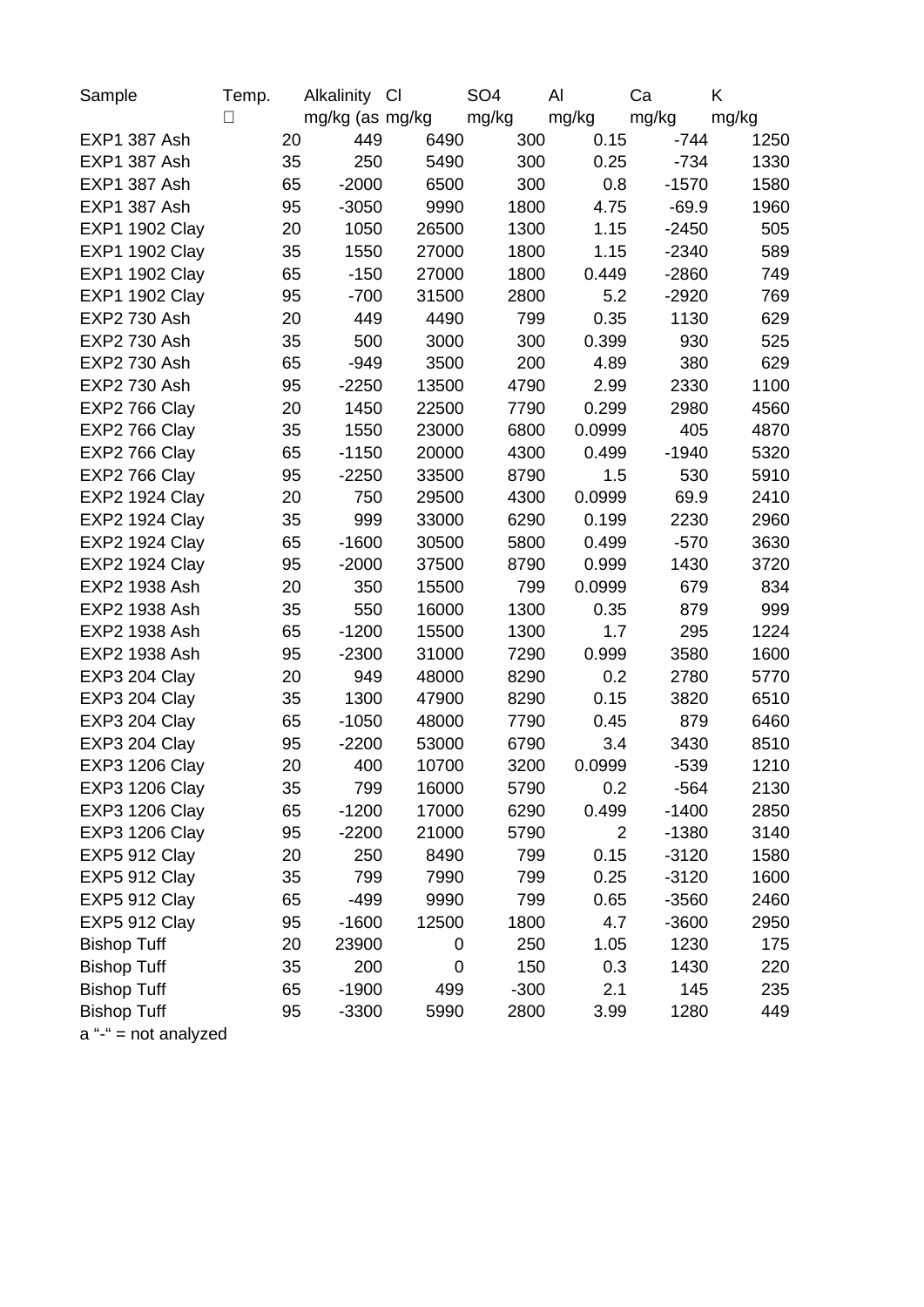| Li    | Mg      | Na        | Si      | Sr       | pHa  | Mass loss |
|-------|---------|-----------|---------|----------|------|-----------|
| mg/kg | mg/kg   | mg/kg     | mg/kg   | mg/kg    |      | g         |
| 20.4  | $-220$  | 4440      | 89.9    | $-19.3$  | 7.91 | 0.0266    |
| 19.8  | $-215$  | 4240      | 210     | $-20.5$  | 7.68 | 0.025     |
| 24.9  | $-400$  | 4750      | 335     | $-24.3$  | 7.7  | 0.0606    |
| 22.4  | $-861$  | 4350      | 1150    | $-6.1$   | 7.52 | 0.0628    |
| 113   | $-618$  | 19400     | $-330$  | $-18.7$  | 8.39 | 0.0989    |
| 128   | $-632$  | 20200     | $-300$  | 15.3     | 8.13 | 0.1021    |
| 164   | $-859$  | 20000     | $-335$  | 20.3     | 8.09 | 0.0871    |
| 169   | $-955$  | 17600     | $-265$  | 29.8     | 7.96 | 0.1027    |
| 12.8  | 25      | 4640      | 160     | 24.8     | 8.13 | 0.0838    |
| 9.15  | $-20$   | 3250      | 140     | 22.8     | 8.16 | 0.0693    |
| 10    | $-35$   | 3600      | 64.9    | $20.3 -$ |      | 0.0734    |
| 14.4  | 69.9    | 6590      | 1200    | 43.8     | 7.85 | 0.0907    |
| 75.4  | $-315$  | 17200     | $-39.9$ | 1540     | 8.17 | 0.1523    |
| 79.4  | $-335$  | 16500     | 110     | 755      | 8.44 | 0.1335    |
| 84.4  | $-684$  | 18700     | 500     | $309 -$  |      | 0.1139    |
| 122   | $-836$  | 21500     | 1480    | 595      | 7.8  | 0.1686    |
| 77.4  | $-350$  | 21100     | 79.9    | 795      | 7.81 | 0.2064    |
| 82.9  | $-355$  | 22600     | 650     | 1350     | 7.97 | 0.2216    |
| 95.9  | $-656$  | 21300     | 639     | 830      | 8.11 | 0.1879    |
| 111   | $-831$  | 24400     | 1750    | 1010     | 7.9  | 0.2132    |
| 25.9  | $-9.99$ | 12500     | 74.9    | 13.8     | 8.19 | 0.1008    |
| 27.7  | 20      | 13200     | 140     | 13.8     | 8.24 | 0.0827    |
| 32.3  | $-80$   | 13400     | 205     | 8.3      | 8.06 | 0.0899    |
| 40.3  | 59.9    | 15500     | 1420    | 51.3     | 7.8  | 0.107     |
| 166   | $-155$  | 26500     | $-325$  | 1760     | 8.03 | 0.2803    |
| 185   | $-94.8$ | 29000     | $-235$  | 1740     | 7.85 | 0.2459    |
| 182   | $-400$  | 27500     | $-400$  | 1710     | 7.85 | 0.2701    |
| 164   | $-890$  | 29400     | $-84.9$ | 1140     | 7.74 | 0.2836    |
| 40.9  | $-384$  | 8890      | $-150$  | 647      | 8.11 | 0.1408    |
| 66.3  | $-579$  | 14000     | $-190$  | 1110     | 7.92 | 0.0819    |
| 89.3  | $-789$  | 14500     | $-150$  | 930      | 7.89 | 0.1017    |
| 74.4  | $-1030$ | 13000     | 465     | 540      | 7.86 | 0.1036    |
| 36.9  | $-658$  | 9340      | $-310$  | $-28.1$  | 8.18 | 0.0155    |
| 38.5  | $-658$  | 9290      | $-300$  | $-28$    | 8.02 | 0.0114    |
| 50.9  | $-866$  | 10300     | $-150$  | $-32.2$  | 8.08 | 0.0161    |
| 52.4  | $-1040$ | 8990      | 210     | $-31.8$  | 8.04 | 0.0167    |
| 0.649 | $-49.9$ | 849       | 150     | 11.3     | 8.16 | 0.0392    |
| 0.699 |         | 5<br>1200 | 195     | 14.3     | 8.17 | 0.0477    |
| 0.499 | $-54.9$ | 1350      | 165     | 8.79     | 8.04 | 0.057     |
| 1.45  | $-130$  | 2750      | 1010    | 22.8     | 7.41 | 0.0462    |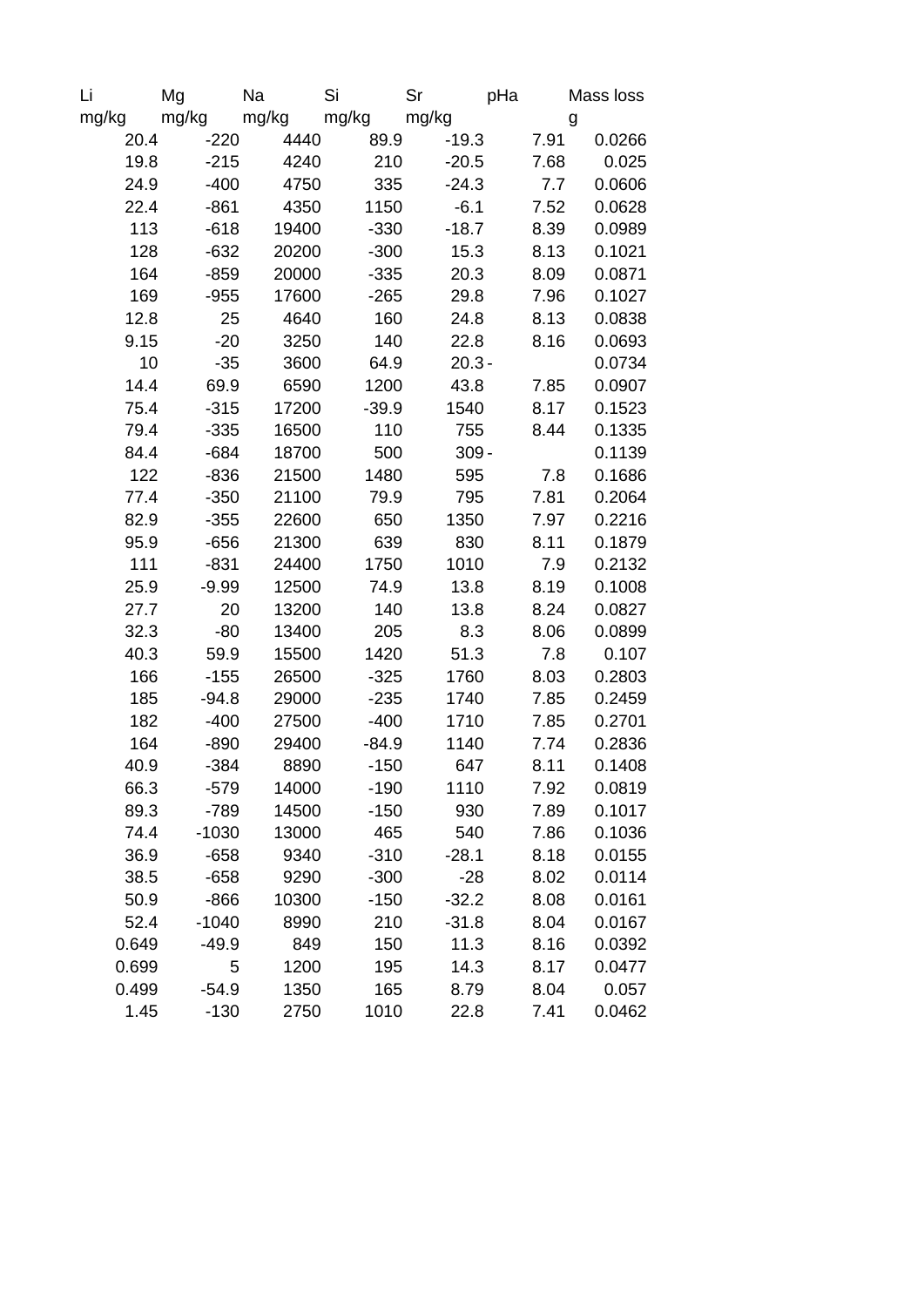| mq/L |
|------|
|      |
| 37.9 |
| 65.6 |
| 4.3  |
| 5.78 |
| 22.6 |
| 52.6 |
| 2.56 |
| 4.35 |
|      |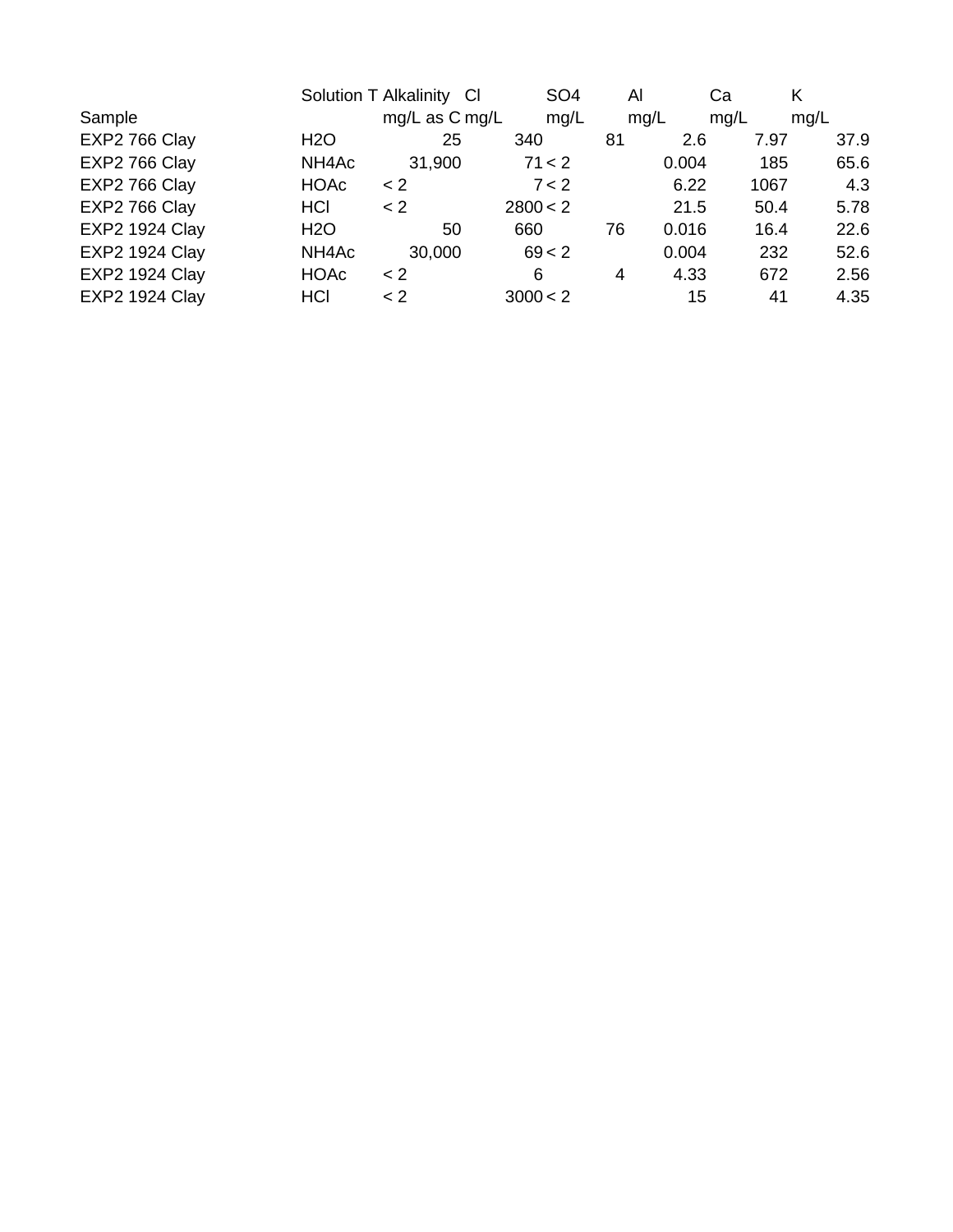| Li    | Mg    | Na   | Si   | Sr    | mass loss |
|-------|-------|------|------|-------|-----------|
| mg/L  | mg/L  | mg/L | mg/L | mg/L  | g         |
| 1.49  | 12.3  | 202  | 23   | 2.26  |           |
| 0.292 | 4.67  | 41.9 | 3.35 | 16.3  |           |
| 0.935 | 18    | 5.97 | 8.53 | 9.86  |           |
| 1.49  | 22.4  | 0.87 | 25.6 | 0.651 | 0.7997    |
| 1.02  | 0.369 | 318  | 3.95 | 5.98  |           |
| 0.224 | 3.92  | 52.2 | 3.67 | 28.7  |           |
| 0.629 | 10.2  | 8.82 | 4.65 | 7.7   |           |
| 1.31  | 17.9  | 0.96 | 23.7 | 0.565 | 0.7507    |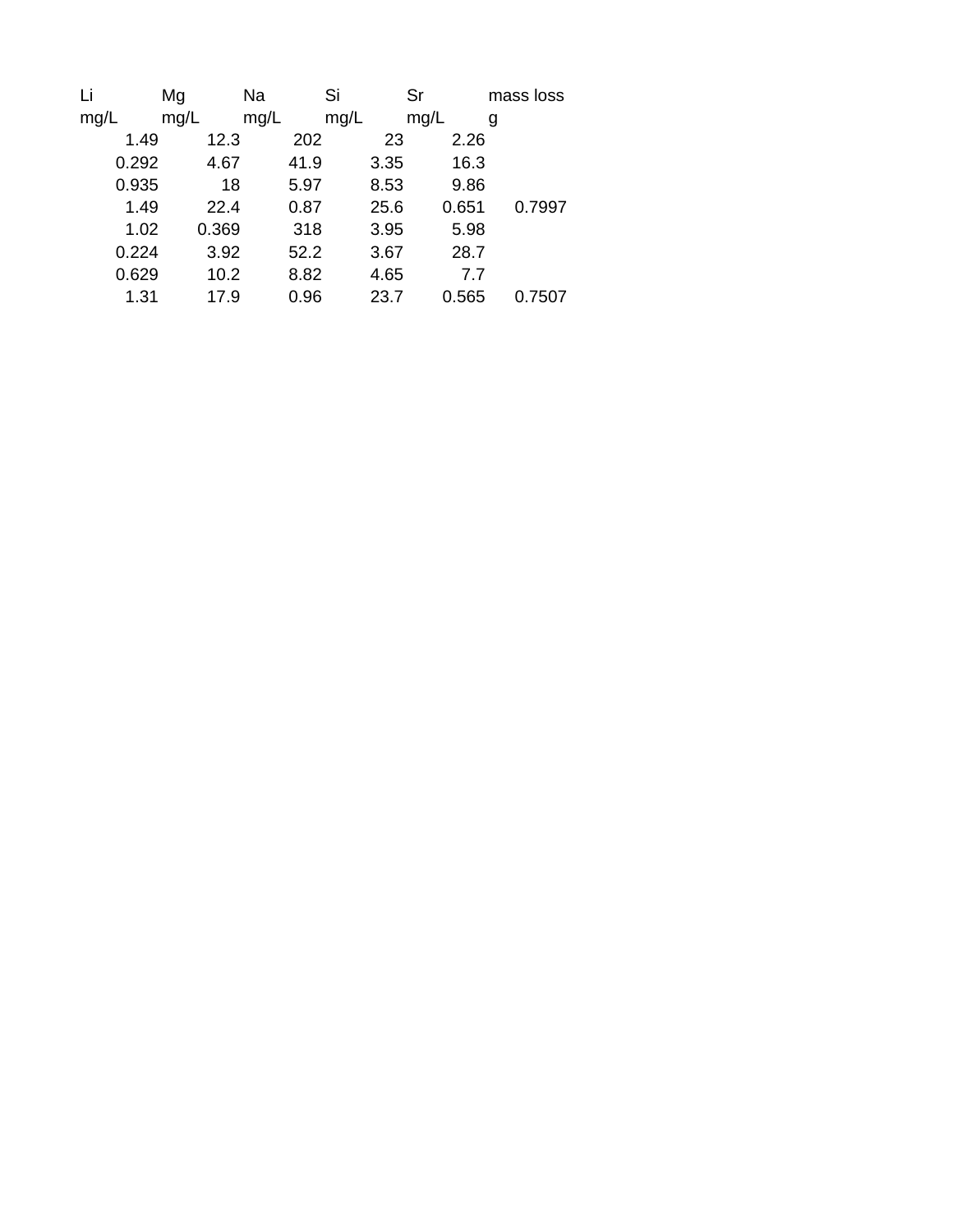| Sample             | Sample Typea Date    |            |             |                |        |        | Li (mg/L) Na (mg/L) K (mg/L) Ca (mg/L) Mg (mg/L) |
|--------------------|----------------------|------------|-------------|----------------|--------|--------|--------------------------------------------------|
| CV9W               | $\mathsf{CS}\xspace$ | 2/24/2010  | 0.06        | 27.26          | 1.09   | 83.67  | 6.31                                             |
| CV9W               | $\mathsf{CS}\xspace$ | 5/21/2010  | 0.06        | 24.09          | 0.98   | 59.71  | 4.08                                             |
| CV9W               | CS                   | 5/20/2011  | 0.08        | 28.55          | 1.02   | 63.98  | 4.08                                             |
| <b>Big Springs</b> | $\mathsf{CS}\xspace$ | 2/24/2010  | 0.02        | 33.47          | 6.63   | 19.77  | 2.2                                              |
| <b>Big Springs</b> | $\mathsf{CS}\xspace$ | 5/21/2010  | 0.02        | 30.52          | 6.32   | 18.17  | 2.35                                             |
| <b>Big Springs</b> | $\mathsf{CS}\xspace$ | 5/20/2011  | 0.02        | 27.26          | 5.81   | 16.72  | 2.08                                             |
| CV25W              | gw                   | 5/25/2011  | 1.72        | 219.76         | 42.58  | 5.38   | 0.8                                              |
| CV25W              | gw                   | 5/18/2012  | 1.4         | 213.82         | 40.24  | 4.08   | 0.7                                              |
| <b>FWW</b>         | gw                   | 5/26/2011  | 0.13        | 100.75         | 10.57  | 91.55  | 18.51                                            |
| <b>FWW</b>         | gw                   | 2/23/2010  | 0.11        | 107.71         | 11.43  | 89.42  | 19.31                                            |
| <b>FWW</b>         | gw                   | 5/19/2010  | 0.11        | 85.69          | 10.08  | 81.14  | 17.18                                            |
| <b>FWW</b>         | gw                   | 5/16/2012  | 0.12        | 104.5          | 10.73  | 93.6   | 19.14                                            |
| CV27W              | gw                   | 5/26/2011  | 1.92        | 398.22         | 40.53  | 158.8  | 25.57                                            |
| CV27W              | gw                   | 5/18/2012  | 2.07        | 410.81         | 43.43  | 167.86 | 24.56                                            |
| CV30W              | gw                   | 5/26/2011  | 0.11        | 87.73          | 5.6    | 47.77  | 26.16                                            |
| CV30W              | gw                   | 5/15/2012  | 0.09        | 121.31         | 15.31  | 20.04  | 26.63                                            |
| CV2W               | hs                   | 5/22/2011  | 1.98        | 311.48         | 22.5   | 48.51  | 2.78                                             |
| CV <sub>2</sub> W  | hs                   | 2/22/2010  | 1.7         | 315.61         | 18.73  | 46.98  | 2.7                                              |
| CV2W               | hs                   | 5/16/2010  | 1.63        | 40.16          | 19.47  | 42.57  | 2.79                                             |
| CV2W               | hs                   | 5/14/2012  | 1.75        | 310.5          | 22.28  | 50.25  | 2.8                                              |
| <b>NHW</b>         | hs                   | 5/22/2011  |             | 41.12 10118.45 | 836.67 | 625.3  | 61.3                                             |
| <b>NHW</b>         | hs                   | 5/19/2010  | 40.83       | 9052.64        | 838.03 | 569.55 | 62.96                                            |
| <b>NHW</b>         | hs                   | 5/16/2012  | 38.97       | 10346.92       | 837.43 | 579.94 | 65.2                                             |
| <b>NHW</b>         | hs                   | 5/24/2014  | 37.74       | 8865.2         | 796.3  | 496.52 | 63.4                                             |
| CV29W              | hs                   | 5/26/2011  | 36.46       | 8897.1         | 715.14 | 115.2  | 101.3                                            |
| CV29W              | hs                   | 5/15/2012  | 29.49       | 8557.97        | 690.53 | 114.87 | 102.6                                            |
| CV29W              | hs                   | 5/23/2014  | 35.2        | 8116.72        | 695.39 | 103.68 | 104.2                                            |
| CV1W               | snow                 | 2/21/2010  | $\mathbf 0$ | 0.4            | 0.14   | 0.48   | 0                                                |
|                    | <b>Brine</b>         | 10/4/2018  | 249         | 44590          | 5924   | 358    | 278                                              |
|                    | <b>Brine</b>         | 10/4/2018  | 123         | 24320          | 2822   | 456    | 278                                              |
|                    | <b>Brine</b>         | 10/4/2018  | 175         | 33420          | 3667   | 582    | 340                                              |
|                    | <b>Brine</b>         | 10/4/2018  | 462         | 73350          | 9813   | 455    | 440                                              |
|                    | <b>Brine</b>         | 10/4/2018  | 80          | 17110          | 1828   | 446    | 219                                              |
|                    | <b>Brine</b>         | 10/4/2018  | 88          | 17980          | 2345   | 323    | 179                                              |
|                    | <b>Brine</b>         | 10/4/2018  | 241         | 51700          | 5966   | 543    | 337                                              |
|                    | <b>Brine</b>         | 10/4/2018  | 134         | 30380          | 3578   | 387    | 220                                              |
|                    | <b>Brine</b>         | 10/4/2018  | 177         | 32740          | 4280   | 394    | 279                                              |
|                    | <b>Brine</b>         | 10/4/2018  | 63          | 13290          | 1306   | 865    | 339                                              |
|                    | <b>Brine</b>         | 10/4/2018  | 98          | 19090          | 2464   | 260    | 170                                              |
|                    | <b>Brine</b>         | 10/4/2018  | 80          | 16050          | 1706   | 491    | 250                                              |
|                    | <b>Brine</b>         | 10/4/2018  | 69          | 20300          | 1923   | 370    | 137                                              |
|                    | <b>Brine</b>         | 10/4/2018  | 102         | 91070          | 2918   | 589    | 172                                              |
|                    | <b>Brine</b>         | 10/4/2018  | 87          | 21750          | 1730   | 363    | 231                                              |
|                    | <b>Brine</b>         | 10/10/2018 | 97          | 24280          | 2786   | 215    | 96                                               |
|                    | <b>Brine</b>         | 10/10/2018 | 97          | 20990          | 2453   | 185    | 117                                              |
|                    | <b>Brine</b>         | 10/10/2018 | 109         | 27500          | 2824   | 133    | 82                                               |
|                    | <b>Brine</b>         | 10/10/2018 | 63          | 18640          | 1638   | 235    | 90                                               |
|                    | <b>Brine</b>         | 10/10/2018 | 96          | 34040          | 2559   | 379    | 136                                              |
|                    | <b>Brine</b>         | 10/10/2018 | 108         | 35820          | 3063   | 265    | 128                                              |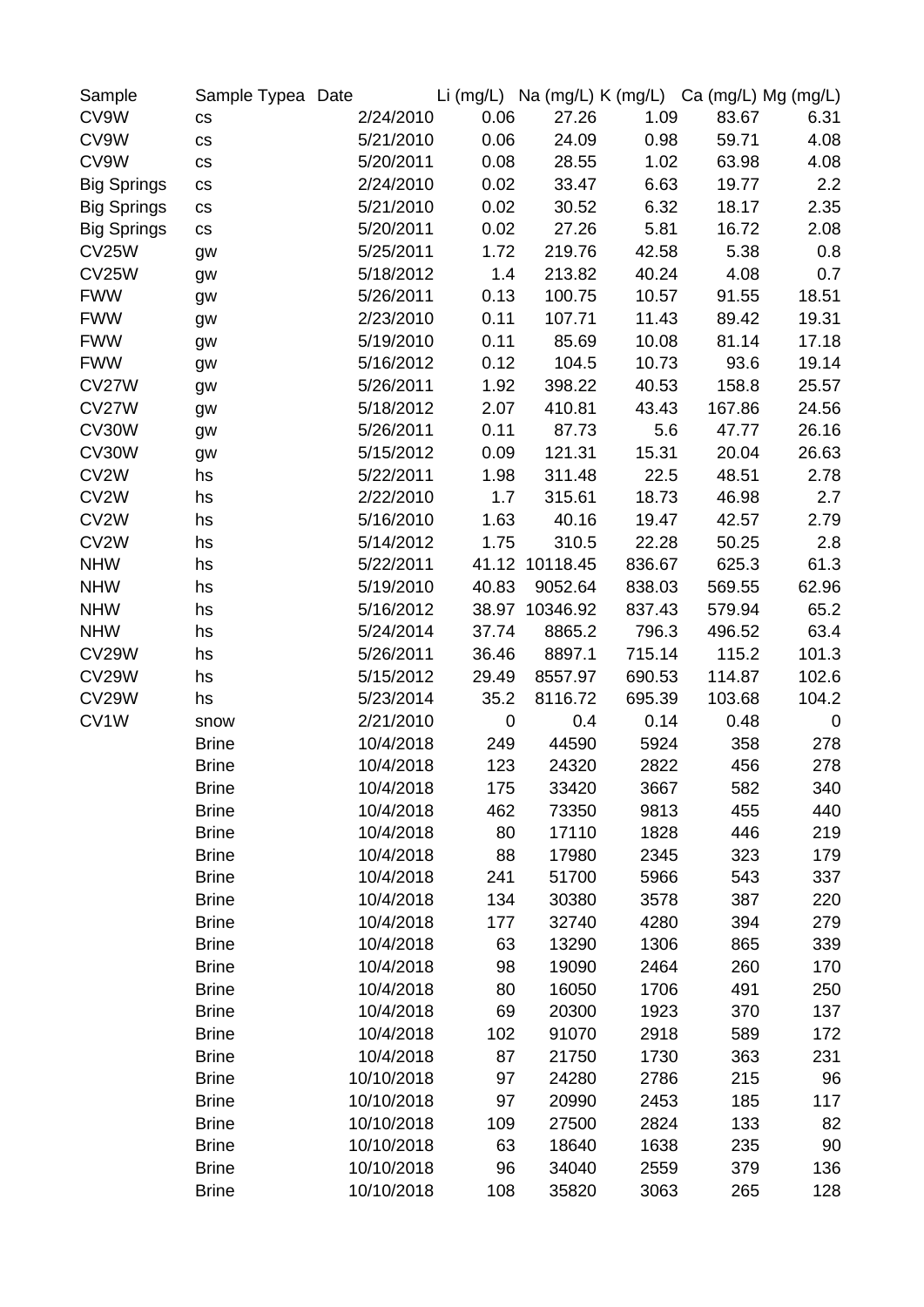| <b>Brine</b> | 10/10/2018 | 69  | 15340 | 1419 | 564 | 192 |
|--------------|------------|-----|-------|------|-----|-----|
| <b>Brine</b> | 10/10/2018 | 47  | 9895  | 962  | 527 | 191 |
| <b>Brine</b> | 10/10/2018 | 59  | 16390 | 1535 | 317 | 86  |
| <b>Brine</b> | 10/10/2018 | 56  | 19010 | 1639 | 356 | 74  |
| <b>Brine</b> | 10/10/2018 | 53  | 18120 | 1450 | 356 | 81  |
| <b>Brine</b> | 10/10/2018 | 85  | 33250 | 2416 | 262 | 113 |
| <b>Brine</b> | 10/10/2018 | 49  | 13410 | 1017 | 446 | 200 |
| <b>Brine</b> | 10/18/2018 | 162 | 47100 | 4280 | 275 | 174 |
| <b>Brine</b> | 10/18/2018 | 68  | 20670 | 1700 | 117 | 68  |
| <b>Brine</b> | 10/18/2018 | 77  | 16730 | 1899 | 322 | 161 |
| <b>Brine</b> | 10/18/2018 | 89  | 20540 | 1826 | 652 | 305 |
| <b>Brine</b> | 10/18/2018 | 133 | 31320 | 3493 | 239 | 145 |
| <b>Brine</b> | 10/18/2018 | 280 | 53640 | 6507 | 288 | 272 |
| <b>Brine</b> | 10/18/2018 | 293 | 55890 | 6602 | 397 | 358 |
| <b>Brine</b> | 10/18/2018 | 199 | 52140 | 4970 | 262 | 162 |
| <b>Brine</b> | 10/18/2018 | 100 | 22600 | 2129 | 344 | 247 |
| <b>Brine</b> | 10/18/2018 | 124 | 93720 | 3182 | 665 | 206 |
| <b>Brine</b> | 10/18/2018 | 80  | 18740 | 1679 | 284 | 191 |

a cs – coldspring; hs – hotspring; gw – groundwater. Note that brine locations are confidential.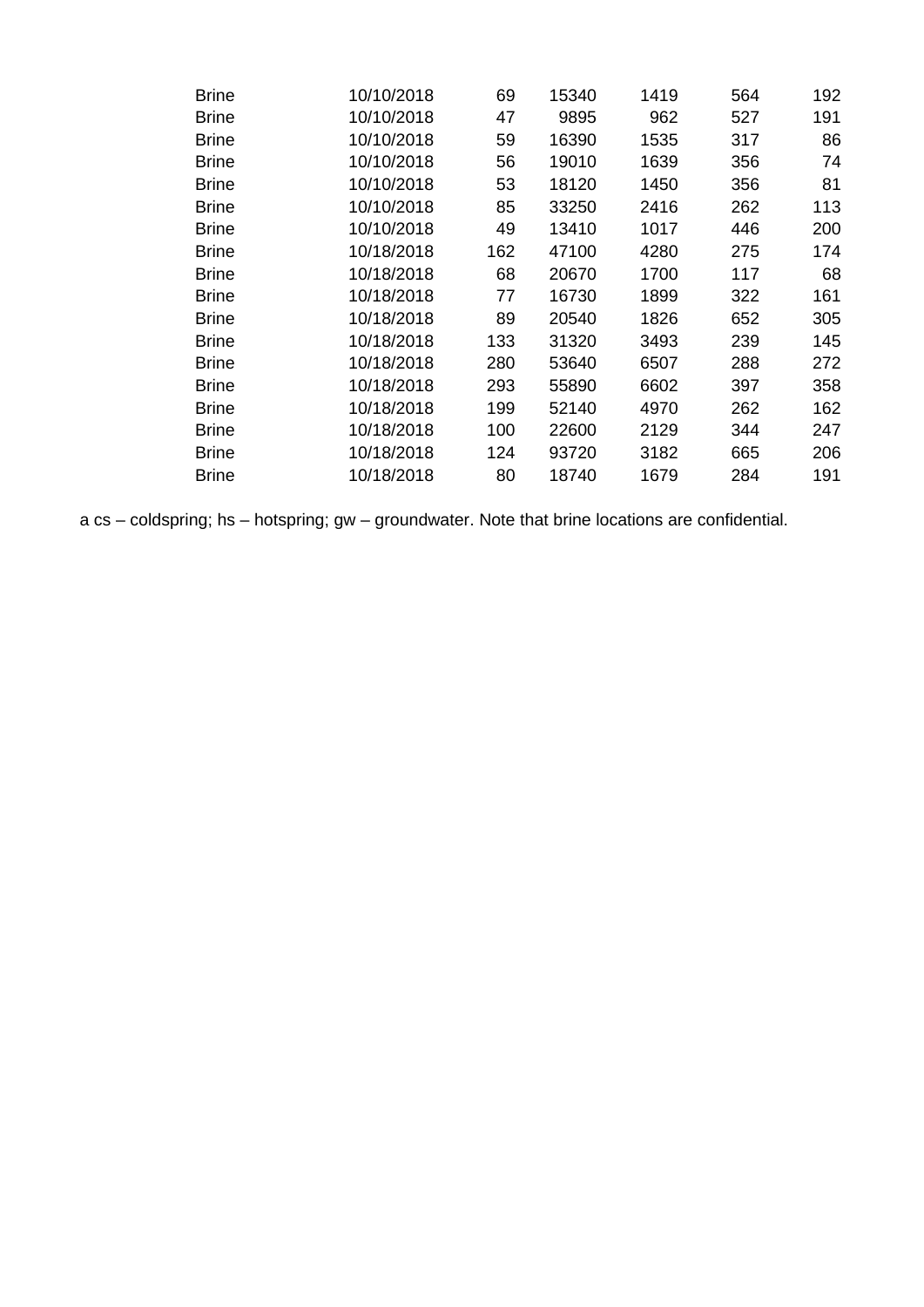|        |                  | SO4 (mg/LCI (mg/L) Alkalinity (mg/L) |
|--------|------------------|--------------------------------------|
| 150.38 | 18.98            | 122                                  |
| 109.82 | 13.52            | 115.9                                |
| 113.29 | 11.77            | 109.8                                |
| 24.33  | 22.18            | 73.2                                 |
| 22.37  | 20.44            | 79.3                                 |
| 0.54   | 21.5             | 91.5                                 |
| 4.55   | 214.31           | 183                                  |
| 3.75   | 205.6            | 170.8                                |
| 2.6    | 65.8             | 73.2                                 |
| 91.08  | 251.97           | 73.2                                 |
| 3.34   | 64.63            | 79.3                                 |
| 2.9    | 66.7             | 85.4                                 |
| 40.2   | 547.73           | 79.3                                 |
| 29.65  | 934.73           | 85.4                                 |
| 4.71   | $2.4\,$          | 82.96                                |
| 167.58 | 64.09            | 158.6                                |
| 511.2  | 51.6             | 292.8                                |
| 506.21 | 52.73            | 109.8                                |
| 0      | 53.79            | 305                                  |
| 79.2   | 9.91             | 305                                  |
|        | 715.87 15714.04  | 97.6                                 |
|        | 435.08 16937.52  | 122                                  |
|        | 1331.62 17256.57 | 274.5                                |
|        | 1015.3 16583.6   | 146.4                                |
|        | 679.71 15846.3   | 146.4                                |
|        | 725.6 15192.51   | 122                                  |
| 754.3  | 15532.6          | 109.8                                |
| 0.23   | 0.31             | 12.2                                 |
| 16719  | 79200            | 404                                  |
| 5631   | 44700            | 562                                  |
| 8289   | 62000            | 306                                  |
| 32070  | 134800           | 223                                  |
| 3228   | 39800            | 626                                  |
| 6183   | 32500            | 590                                  |
| 14778  | 96000            | 318                                  |
| 8664   | 52100            | 435                                  |
| 7668   | 59700            | 536                                  |
| 2034   | 27800            | 116                                  |
| 6813   | 35100            | 664                                  |
| 3702   | 29500            | 141                                  |
| 4278   | 35700            | 435                                  |
| 7269   | 172600           | 25                                   |
| 5172   | 37400            | 436                                  |
| 6378   | 42400            | 392                                  |
| 6903   | 37900            | 376                                  |
| 7515   | 46900            | 292                                  |
| 4083   | 32600            | 536                                  |
| 5772   | 64900            | 351                                  |
| 7230   | 63800            | 325                                  |
|        |                  |                                      |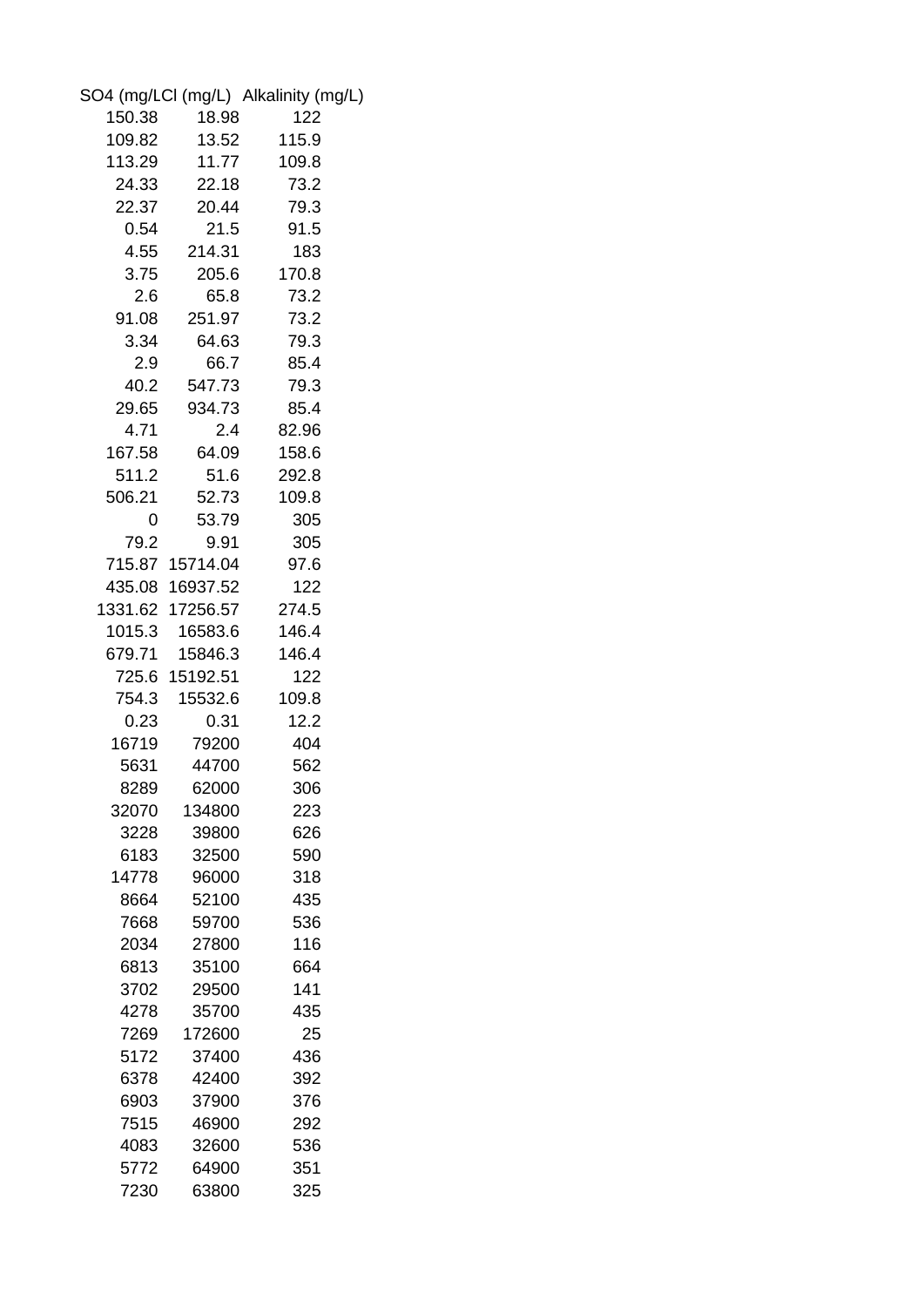| 3495  | 28600  | 109 |
|-------|--------|-----|
| 2712  | 18200  | 120 |
| 2832  | 30000  | 434 |
| 2754  | 34300  | 426 |
| 2862  | 32400  | 436 |
| 6159  | 60400  | 283 |
| 2295  | 60300  | 313 |
| 10326 | 76300  | 200 |
| 4566  | 29200  | 348 |
| 5175  | 26700  | 518 |
| 2721  | 35100  | 261 |
| 10380 | 48600  | 350 |
| 18330 | 88400  | 209 |
| 18198 | 93700  | 187 |
| 13191 | 85100  | 215 |
| 6201  | 36900  | 425 |
| 7725  | 159800 | 21  |
| 3729  | 29500  | 518 |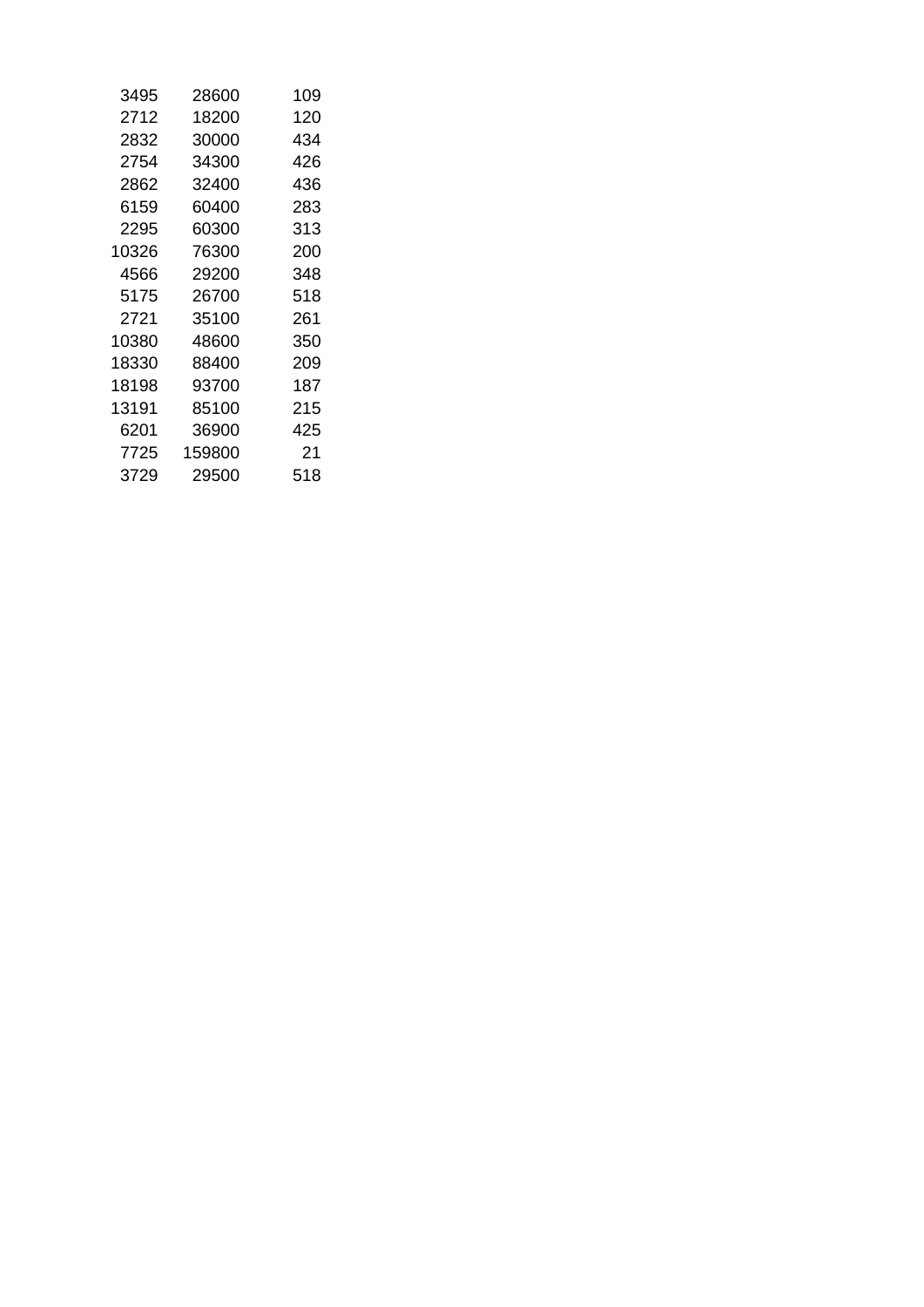| Sample     | Li |       | SiO <sub>2</sub>   |      | Al2O3 | Fe2O3 |      | MgO |      | CaO |      | Na2O |      | K <sub>2</sub> O |      |
|------------|----|-------|--------------------|------|-------|-------|------|-----|------|-----|------|------|------|------------------|------|
|            |    |       | Weight Percent (%) |      |       |       |      |     |      |     |      |      |      |                  |      |
| EXP1 109.  |    | 0.044 |                    | 54.8 | 14.2  |       | 4.51 |     | 4.19 |     | 5.46 |      | 1.59 |                  | 4.45 |
| EXP1 209.  |    | 0.029 |                    | 52.9 | 14.1  |       | 4.63 |     | 3.29 |     | 6.89 |      | 1.49 |                  | 4.85 |
| EXP1 304.  |    | 0.024 |                    | 56.9 | 14.3  |       | 4.14 |     | 3.02 |     | 4.69 |      | 2.2  |                  | 4.62 |
| EXP1 327.  |    | 0.015 |                    | 70.1 | 11.4  |       | 1.94 |     | 0.5  |     | 1.2  |      | 3.22 |                  | 5.91 |
| EXP1 386.  |    | 0.035 |                    | 67.4 | 11.7  |       | 1.45 |     | 1.4  |     | 2.65 |      | 3.28 |                  | 5.19 |
| EXP1 402.  |    | 0.075 |                    | 46.9 | 11.5  |       | 3.79 |     | 3.62 |     | 8.28 |      | 4.05 |                  | 5.66 |
| EXP1 502.  |    | 0.03  |                    | 53.5 | 15.2  |       | 4.92 |     | 2.77 |     | 3.74 |      | 2.96 |                  | 4.37 |
| EXP1 609.  |    | 0.088 |                    | 49.5 | 12.1  |       | 3.77 |     | 3.69 |     | 7.33 |      | 2.78 |                  | 6.18 |
| EXP1 621.  |    | 0.01  |                    | 72.1 | 11.9  |       | 0.91 |     | 0.11 |     | 0.55 |      | 4.15 |                  | 5.84 |
| EXP1 706.  |    | 0.035 |                    | 53.8 | 14.6  |       | 4.53 |     | 2.49 |     | 3.98 |      | 3.4  |                  | 4.97 |
| EXP1 806.  |    | 0.074 |                    | 48.9 | 13.4  |       | 4.93 |     | 3.35 |     | 6.11 |      | 3.19 |                  | 4.68 |
| EXP1 904.  |    | 0.04  |                    | 51.4 | 13.9  |       | 4.82 |     | 2.89 |     | 5.47 |      | 3.18 |                  | 4.21 |
| EXP1 100{- |    |       |                    | 54.2 | 14.3  |       | 5.12 |     | 3.08 |     | 2.98 |      | 3.15 |                  | 4.65 |
| EXP1 110(  |    | 0.028 |                    | 51.5 | 13.7  |       | 4.51 |     | 2.57 |     | 5.53 |      | 3.1  |                  | 4.43 |
| EXP1 1129  |    | 0.014 |                    | 69.1 | 12    |       | 1.27 |     | 0.41 |     | 1.35 |      | 4.64 |                  | 4.55 |
| EXP1 1208  |    | 0.037 |                    | 41.2 | 11    |       | 3.58 |     | 2.66 |     | 14.4 |      | 3.08 |                  | 3.27 |
| EXP1 1298  |    | 0.026 |                    | 64.2 | 11.2  |       | 1.29 |     | 0.8  |     | 3.38 |      | 4.93 |                  | 4.11 |
| EXP1 1308  |    | 0.052 |                    | 50.5 | 14.2  |       | 4.53 |     | 2.7  |     | 5.01 |      | 3.84 |                  | 4.97 |
| EXP1 1404  |    | 0.13  |                    | 47.1 | 9.56  |       | 3.08 |     | 4.45 |     | 9.48 |      | 4.24 |                  | 3.02 |
| EXP1 1502  |    | 0.071 |                    | 50.7 | 13.8  |       | 4.57 |     | 2.81 |     | 4.71 |      | 3.44 |                  | 5.91 |
| EXP1 1608  |    | 0.069 |                    | 51.2 | 14    |       | 4.72 |     | 2.57 |     | 4.17 |      | 4.09 |                  | 5.7  |
| EXP1 1704  |    | 0.094 |                    | 49.2 | 12.4  |       | 4.25 |     | 3.72 |     | 5.99 |      | 3.28 |                  | 5.91 |
|            |    |       |                    |      |       |       |      |     |      |     |      |      |      |                  |      |
| EXP1 180   |    | 0.11  |                    | 45.2 | 11.7  |       | 4.09 |     | 3.93 |     | 9.38 |      | 3.54 |                  | 4.9  |
| EXP1 1902  |    | 0.13  |                    | 50.4 | 13.8  |       | 4.77 |     | 2.91 |     | 4.22 |      | 4.83 |                  | 5.35 |
| EXP1 195   |    | 0.029 |                    | 4.53 | 0.87  |       | 0.3  |     | 0.56 |     | 0.69 |      | 48.4 |                  | 0.42 |
| EXP1 2004  |    | 0.1   |                    | 41.9 | 11.1  |       | 3.78 |     | 4.51 |     | 8.97 |      | 4.26 |                  | 5.26 |
| EXP1 2102  |    | 0.097 |                    | 47.3 | 13.9  |       | 4.75 |     | 3.07 |     | 5.46 |      | 3.86 |                  | 6.81 |
| EXP1 2208  |    | 0.1   |                    | 43.5 | 12.8  |       | 4.47 |     | 4.98 |     | 6.27 |      | 2.89 |                  | 6.67 |
| EXP1 2308  |    | 0.11  |                    | 44.9 | 13.2  |       | 4.62 |     | 5.77 |     | 6.44 |      | 1.92 |                  | 7.48 |
| EXP1 2370  |    | 0.091 |                    | 52.2 | 15.1  |       | 4.4  |     | 3.84 |     | 4.78 |      | 1.66 |                  | 7.95 |
| EXP2 100.  |    | 0.005 |                    | 48   | 10.5  |       | 1.62 |     | 0.93 |     | 16.3 |      | 3.28 |                  | 3.65 |
| EXP2 160.  |    | 0.028 |                    | 50.5 | 17.4  |       | 6.12 |     | 2.85 |     | 4.39 |      | 1.91 |                  | 4.83 |
| EXP2 224.  |    | 0.037 |                    | 49.8 | 13    |       | 4.25 |     | 2.7  |     | 7.25 |      | 3.64 |                  | 4.34 |
| EXP2 354.  |    | 0.081 |                    | 41.6 | 12.2  |       | 4.27 |     | 3.78 |     | 8.34 |      | 4.78 |                  | 5.17 |
| EXP2 468.  |    | 0.064 |                    | 46.2 | 12.6  |       | 4.32 |     | 3.48 |     | 6.65 |      | 4.18 |                  | 5.21 |
| EXP2 507.  |    | 0.068 |                    | 41.7 | 10.7  |       | 3.64 |     | 3.53 |     | 11   |      | 4.07 |                  | 4.5  |
| EXP2 606.  |    | 0.018 |                    | 68.1 | 10.9  |       | 1.57 |     | 0.14 |     | 0.61 |      | 5.84 |                  | 5.28 |
| EXP2 616.  |    | 0.096 |                    | 33.3 | 6.78  |       | 2.43 |     | 5.85 |     | 16.4 |      | 4.64 |                  | 2.74 |
| EXP2 730.  |    | 0.008 |                    | 71.6 | 12    |       | 1.14 |     | 0.24 |     | 1.29 |      | 3.39 |                  | 5.12 |
| EXP2 766.  |    | 0.17  |                    | 42   | 8.98  |       | 3.09 |     | 6.01 |     | 12.1 |      | 3.39 |                  | 3.91 |
| EXP2 854.  |    | 0.1   |                    | 45.2 | 10.7  |       | 3.86 |     | 4.02 |     | 9.75 |      | 3.73 |                  | 3.67 |
| EXP2 894.  |    | 0.021 |                    | 69.7 | 11.8  |       | 1.08 |     | 0.54 |     | 1.39 |      | 4.36 |                  | 5.06 |
| EXP2 907.  |    | 0.044 |                    | 52.4 | 14    |       | 4.1  |     | 2.55 |     | 4.89 |      | 3.85 |                  | 4.83 |
| EXP2 914.  |    | 0.019 |                    | 57.6 | 10.2  |       | 1.23 |     | 0.82 |     | 9.82 |      | 3.66 |                  | 4.18 |
| EXP2 1002  |    | 0.055 |                    | 50   | 13.6  |       | 4.22 |     | 3.47 |     | 6.67 |      | 3.36 |                  | 4.76 |
| EXP2 1084  |    | 0.008 |                    | 72.9 | 11.8  |       | 0.91 |     | 0.01 |     | 0.42 |      | 2.53 |                  | 5.6  |
| EXP2 1118  |    | 0.062 |                    | 43.4 | 11    |       | 3.54 |     | 3.24 |     | 12   |      | 2.95 |                  | 4.21 |
| EXP2 1166  |    | 0.022 |                    | 69.8 | 12.1  |       | 1.57 |     | 0.5  |     | 1.64 |      | 3.64 |                  | 5.08 |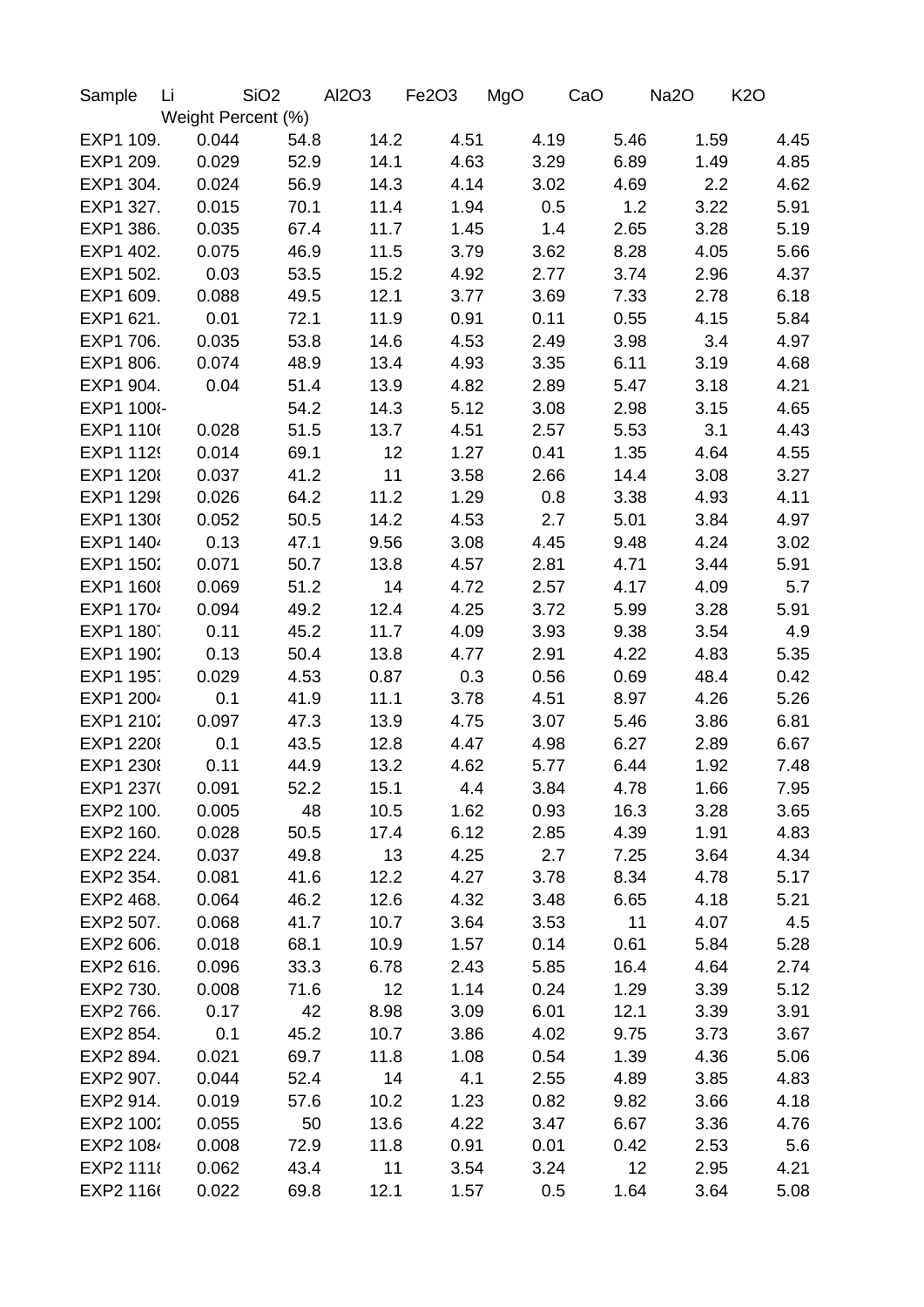| EXP2 1208        | 0.06        | 47    | 13.4  | 4.74  | 3.25        | 6.75                                                                                                                 | 3.74  | 4.81 |
|------------------|-------------|-------|-------|-------|-------------|----------------------------------------------------------------------------------------------------------------------|-------|------|
| EXP2 1309        | 0.058       | 45.7  | 13.6  | 4.83  | 3.59        | 6.58                                                                                                                 | 4.22  | 4.69 |
| EXP2 1358        | $0.002 - -$ | $---$ | $---$ | $---$ |             | <u> 1989 - 1991 - 1992 - 1993 - 1994 - 1994 - 1994 - 1994 - 1994 - 1994 - 1994 - 1994 - 1994 - 1994 - 1994 - 199</u> | $---$ |      |
| EXP2 1418        | 0.067       | 43    | 12.8  | 4.68  | 4.11        | 8.3                                                                                                                  | 4.27  | 4.47 |
| <b>EXP2 150!</b> | 0.075       | 47.1  | 12    | 3.81  | 3.34        | 6.99                                                                                                                 | 4.19  | 4.69 |
| EXP2 1601        | 0.041       | 46.5  | 12.7  | 4.29  | 3.25        | 7.18                                                                                                                 | 4.64  | 3.98 |
| EXP2 1709        | 0.11        | 46.9  | 11.7  | 3.84  | 3.74        | 6.65                                                                                                                 | 4.86  | 3.82 |
| EXP2 1750        | 0.004       | 1.77  | 0.43  | 0.11  | 0.34 < 0.01 |                                                                                                                      | 49    | 0.15 |
| EXP2 1806        | 0.078       | 44.9  | 11    | 3.58  | 3.34        | 8.63                                                                                                                 | 4.66  | 3.54 |
| EXP2 1924        | 0.12        | 43.3  | 10.1  | 3.02  | 4.05        | 9.68                                                                                                                 | 4.58  | 3.46 |
| EXP2 1938        | 0.024       | 66    | 11.3  | 1.27  | 1.03        | 2.24                                                                                                                 | 5.79  | 4.17 |
| EXP2 1961        | 0.01        | 69.3  | 11.5  | 1.14  | 0.19        | 1.15                                                                                                                 | 6.12  | 4.42 |
| EXP2 2004        | 0.11        | 45.3  | 12.9  | 4.31  | 3.51        | 6.23                                                                                                                 | 4.08  | 6.14 |
| EXP2 2059        | 0.026       | 68.2  | 11.1  | 1.68  | 0.12        | 0.59                                                                                                                 | 5.93  | 4.5  |
| EXP2 2106        | 0.098       | 45.6  | 13.4  | 4.31  | 3.11        | 6.41                                                                                                                 | 3.85  | 6.99 |
| EXP2 2204        | 0.11        | 47.3  | 12.2  | 4.34  | 3.47        | 6.38                                                                                                                 | 3.54  | 7.34 |
| EXP2 2304        | 0.084       | 44.6  | 12.1  | 3.87  | 3.93        | 8.84                                                                                                                 | 3.17  | 7.06 |
| EXP2 2404        | 0.13        | 43.8  | 12    | 4.08  | 4.81        | 7.51                                                                                                                 | 3.18  | 6.77 |
| <b>EXP2 2508</b> | 0.1         | 44.9  | 12.9  | 4.34  | 4.46        | 8.07                                                                                                                 | 3.06  | 6.32 |
| EXP2 2604        | 0.12        | 47.8  | 14.3  | 4.95  | 3.33        | 5.76                                                                                                                 | 3.31  | 7.46 |
| EXP2 2704        | 0.1         | 36.7  | 8.6   | 2.9   | 11.9        | 10.7                                                                                                                 | 2.2   | 3.94 |
| EXP2 3254        | 0.029       | 61.7  | 15.4  | 3.58  | 1.2         | 1.83                                                                                                                 | 3.27  | 8.04 |
| EXP2 3272        | 0.017       | 60.4  | 12.6  | 1.57  | 0.38        | 3.73                                                                                                                 | 3.89  | 6.7  |
| EXP3 104.        | 0.077       | 33.3  | 8.89  | 2.93  | 3.71        | 12.9                                                                                                                 | 5.03  | 3.64 |
| EXP3 204.        | 0.1         | 31.9  | 7.76  | 2.56  | 4.71        | 15.8                                                                                                                 | 4.63  | 3.54 |
| EXP3 272.        | 0.023       | 66.7  | 11.4  | 2.11  | 0.52        | 0.83                                                                                                                 | 5.22  | 5.22 |
| EXP3 304.        | 0.1         | 43.6  | 10.9  | 3.37  | 5.45        | 7.61                                                                                                                 | 4.56  | 4.65 |
| EXP3 324.        | 0.007       | 74.5  | 11.6  | 1.01  | 0.32        | 0.76                                                                                                                 | 3.27  | 5.39 |
| EXP3 402.        | 0.047       | - 51  | 14    | 4.54  | 3.25        | 3.3                                                                                                                  | 4.29  | 5.36 |
| EXP3 504.        | 0.12        | 45.2  | 11.5  | 4.02  | 4.3         | 6.96                                                                                                                 | 3.97  | 5.09 |
| EXP3 606.        | 0.081       | 46.7  | 12.3  | 4.4   | 3.33        | 7.74                                                                                                                 | 3.61  | 5.33 |
| EXP3 704.        | 0.087       | 47.5  | 13.2  | 4.83  | 3.47        | 6.48                                                                                                                 | 3.82  | 4.04 |
| EXP3 806.        | 0.044       | 51.5  | 14.4  | 5.22  | 3           | 3.42                                                                                                                 | 3.55  | 4.5  |
| EXP3 902.        | 0.069       | 45.2  | 10.7  | 3.72  | 2.91        | 11.2                                                                                                                 | 3.23  | 3.42 |
| EXP3 1006        | 0.076       | 49.9  | 13.9  | 4.51  | 3.37        | 4.8                                                                                                                  | 3.32  | 4.5  |
| EXP3 1108        | 0.1         | 48.7  | 12.7  | 3.65  | 3.16        | 5.91                                                                                                                 | 3.87  | 4.92 |
| EXP3 1163        | 0.013       | 68.6  | 11.1  | 1.71  | 0.14        | 0.67                                                                                                                 | 5.1   | 4.64 |
| EXP3 1206        | 0.13        | 43.8  | 10.2  | 3.7   | 4.67        | 10.7                                                                                                                 | 2.66  | 3.84 |
| EXP3 1244        | 0.009       | 73.4  | 12    | 0.72  | 0.1         | 0.42                                                                                                                 | 4.39  | 4.77 |
| EXP3 1302        | 0.065       | 51.1  | 14.2  | 4.58  | 2.81        | 5.26                                                                                                                 | 2.51  | 7.23 |
| EXP3 1404        | 0.093       | 50.3  | 13.7  | 4.43  | 3.37        | 5.12                                                                                                                 | 2.44  | 7.78 |
| EXP3 1508        | 0.13        | 46.8  | 12    | 4.17  | 4.44        | 7.71                                                                                                                 | 2.15  | 6.82 |
| EXP3 1604        | 0.13        | 48.3  | 12.3  | 4.25  | 4.04        | 8.16                                                                                                                 | 2.28  | 6.18 |
| EXP3 1704        | 0.11        | 49.5  | 13.8  | 4.92  | 4.29        | 5.47                                                                                                                 | 2.07  | 7.39 |
| EXP4 667.        | 0.008       | 69.9  | 11.9  | 1.05  | 0.28        | 1.26                                                                                                                 | 3.68  | 5.23 |
| EXP4 1154        | 0.046       | 51.9  | 14.9  | 4.83  | 2.77        | 2.85                                                                                                                 | 4.19  | 4.8  |
| EXP4 1702        | 0.061       | 50.7  | 13.7  | 4.61  | 2.48        | 5.17                                                                                                                 | 4.39  | 4.32 |
| EXP4 1810        | 0.072       | 48.5  | 13.8  | 4.75  | 3.13        | 5.98                                                                                                                 | 3.54  | 6.03 |
| EXP4 1900        | 0.066       | 48.6  | 14.1  | 4.66  | 2.72        | 3.83                                                                                                                 | 5.15  | 6.19 |
| EXP4 2000        | 0.073       | 48.1  | 14.1  | 4.84  | 2.64        | 3.93                                                                                                                 | 5.54  | 4.75 |
|                  |             |       |       |       |             |                                                                                                                      |       |      |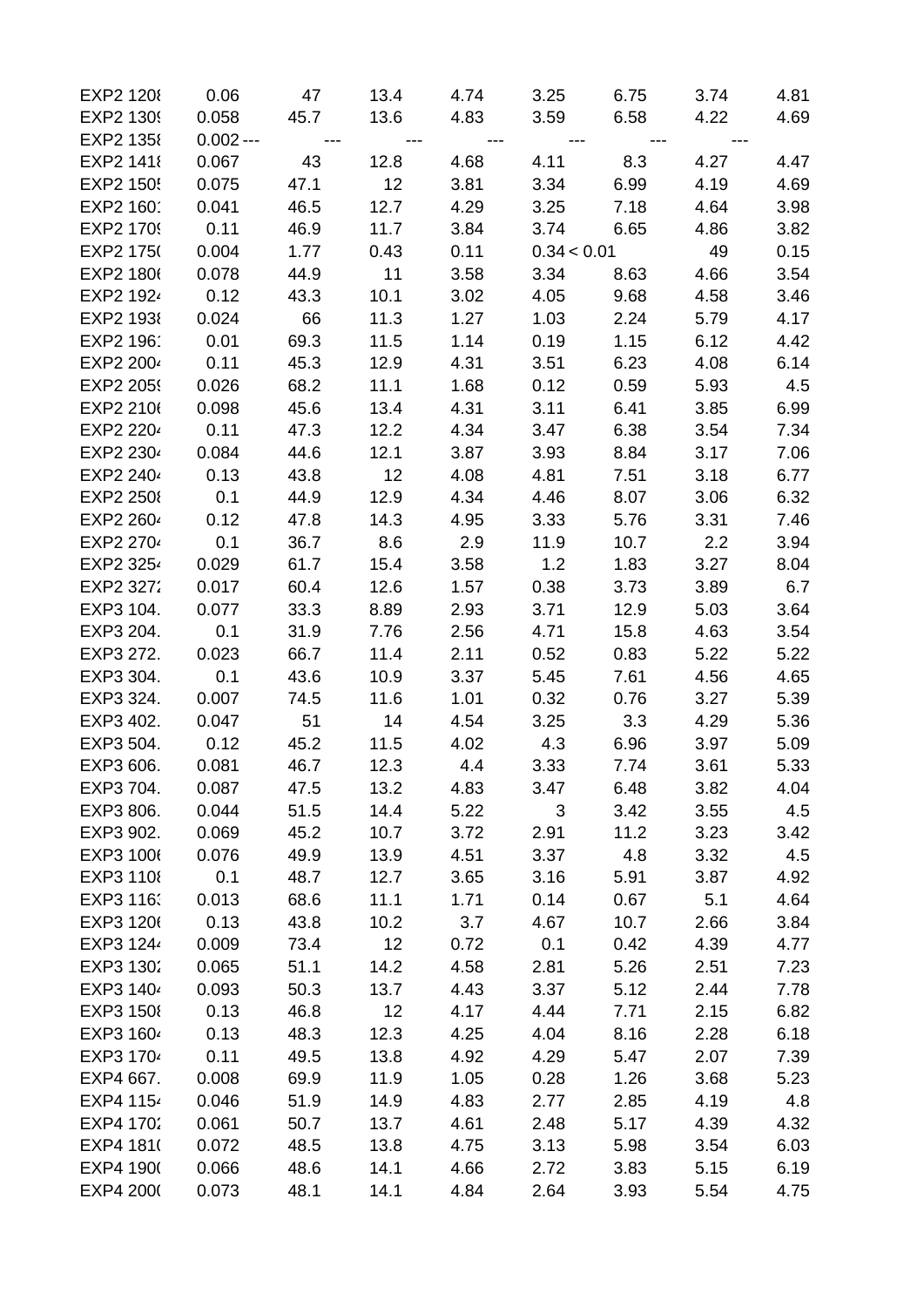| EXP4 2100        | 0.014 | 3.91 | 0.83 | 0.31 | 1.02 | 1.42 | 44.6 | 0.29 |
|------------------|-------|------|------|------|------|------|------|------|
| EXP4 2153        | 0.005 | 1.54 | 0.3  | 0.1  | 0.12 | 0.15 | 49.8 | 0.13 |
| <b>EXP4 2178</b> | 0.062 | 48.2 | 13.3 | 4.61 | 3.06 | 4.36 | 5.67 | 5.03 |
| EXP4 2200        | 0.14  | 45.7 | 11.4 | 3.83 | 4.71 | 5.95 | 4.3  | 5.28 |
| EXP4 2300        | 0.078 | 47.3 | 13.3 | 4.66 | 2.92 | 4.37 | 4.29 | 7.1  |
| EXP4 2400        | 0.078 | 45.3 | 12.9 | 4.5  | 3.59 | 5.06 | 4.45 | 6.98 |
| EXP4 2506        | 0.088 | 48.9 | 14   | 4.6  | 2.37 | 3.02 | 4.9  | 7.94 |
| EXP4 2602        | 0.085 | 48.1 | 13.3 | 4.26 | 3.25 | 4.93 | 6.15 | 4.91 |
| EXP4 2702        | 0.14  | 42.1 | 12   | 3.97 | 7.36 | 6.4  | 3.67 | 4.96 |
| EXP4 280         | 0.14  | 49.2 | 14.2 | 4.65 | 3.8  | 4.36 | 5.15 | 5.23 |
| EXP4 290         | 0.098 | 41.4 | 14.3 | 4.67 | 6.92 | 5.98 | 3.81 | 4.29 |
| EXP4 3006        | 0.006 | 73.1 | 12.3 | 1.05 | 0.14 | 1.28 | 3.02 | 5.6  |
| EXP5 116.        | 0.1   | 35.5 | 8.54 | 3.09 | 6.18 | 14.1 | 4.99 | 3.53 |
| EXP5 216.        | 0.066 | 46.9 | 13.4 | 4.72 | 4.66 | 5.85 | 3.52 | 3.52 |
| EXP5 228.        | 0.028 | 64.7 | 10.6 | 1.79 | 1.12 | 3.72 | 4.18 | 4.99 |
| EXP5 275.        | 0.006 | 75.2 | 11.4 | 0.93 | 0.12 | 0.64 | 3.29 | 5.28 |
| EXP5 316.        | 0.081 | 46.2 | 12.6 | 4.51 | 4.11 | 7.75 | 3.26 | 4.01 |
| EXP5 418.        | 0.063 | 49   | 13.6 | 4.51 | 4.08 | 5.2  | 4.38 | 4.84 |
| EXP5 463.        | 0.025 | 68.2 | 12.1 | 1.34 | 0.68 | 1.94 | 4.34 | 5.25 |
| EXP5 516.        | 0.063 | 47.4 | 13.3 | 4.5  | 3.27 | 7.53 | 4.02 | 5.06 |
| EXP5 616.        | 0.073 | 48.3 | 13.6 | 4.85 | 3.61 | 6.82 | 3.43 | 5.21 |
| EXP5 716.        | 0.052 | 52.3 | 14.3 | 4.98 | 4.05 | 5.16 | 2.62 | 4.91 |
| EXP5 738.        | 0.01  | 71.9 | 11.9 | 1.04 | 0.25 | 0.88 | 3.75 | 5.43 |
| EXP5 813.        | 0.13  | 47.1 | 11.5 | 3.91 | 5.5  | 10.2 | 2.41 | 3.81 |
| EXP5 883.        | 0.01  | 69.8 | 11.3 | 1.83 | 0.12 | 0.65 | 4.03 | 5.18 |
| EXP5 912.        | 0.13  | 48.3 | 11.4 | 4.29 | 5.36 | 9.27 | 2.41 | 4.22 |
| EXP5 938.        | 0.017 | 65.7 | 11.6 | 1.35 | 1.91 | 2.62 | 3.58 | 4.6  |
| EXP5 1016        | 0.044 | 48.7 | 14.4 | 5.17 | 3.71 | 7.64 | 1.84 | 6.21 |
| EXP5 1126        | 0.036 | 51.6 | 14.5 | 5.25 | 3.07 | 6.5  | 2.21 | 5.58 |
| EXP5 1150        | 0.007 | 61.3 | 14.5 | 1.49 | 0.5  | 1.14 | 4.88 | 5.99 |
| EXP5 1214        | 0.04  | 51.3 | 12.7 | 4.87 | 3.42 | 8.64 | 1.89 | 4.69 |
| EXP5 1286        | 0.013 | 70.4 | 12.1 | 1.06 | 0.51 | 0.88 | 3.74 | 4.92 |
| EXP5 131.        | 0.045 | 56.4 | 12.6 | 3.05 | 2.74 | 7.16 | 2.98 | 3.99 |
| EXP5 1756        | 0.012 | 71.1 | 12.3 | 1.19 | 0.41 | 0.61 | 3.71 | 5.15 |
| EXP5 1800        | 0.023 | 64.3 | 11.7 | 1.2  | 0.61 | 4.59 | 3.79 | 4.44 |

a Samples used in experimental leaches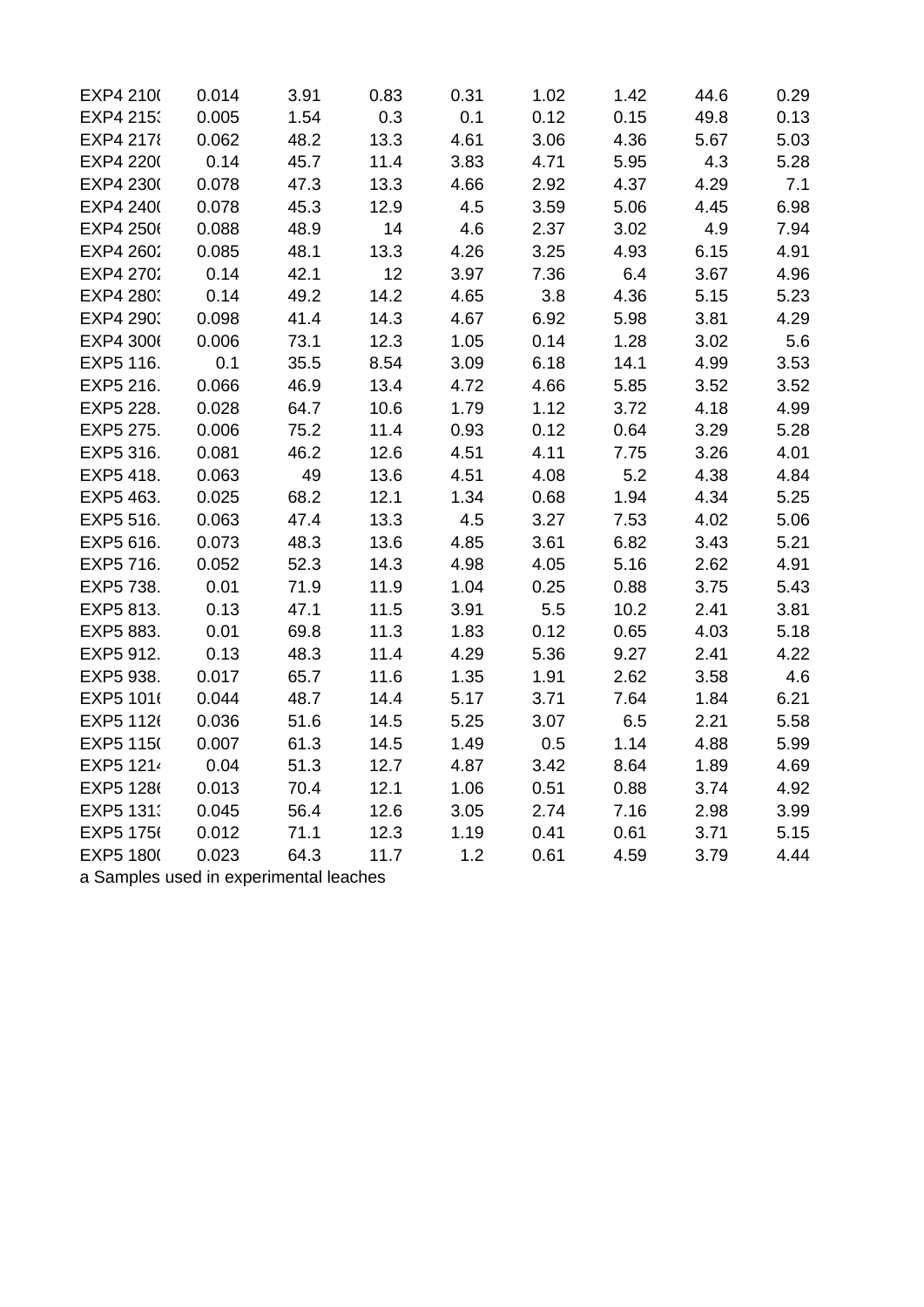| TiO2 |      | P2O5         | MnO |                              | Cr2O3      | V <sub>2</sub> O <sub>5</sub> |      | LOI                      |      | Sum      | Li   |
|------|------|--------------|-----|------------------------------|------------|-------------------------------|------|--------------------------|------|----------|------|
|      |      |              |     |                              |            |                               |      |                          |      |          | ppm  |
|      | 0.56 | 0.17         |     | 0.09 < 0.01                  |            |                               | 0.02 |                          | 9.89 | 99.9     | 440  |
|      | 0.59 | 0.18         |     | 0.13                         | 0.01       |                               | 0.01 |                          | 10.6 | 99.7     | 290  |
|      | 0.55 | 0.16         |     | 0.07 < 0.01                  |            |                               | 0.02 |                          | 9.3  | 99.9     | 240  |
|      | 0.14 | 0.02         |     | 0.04 < 0.01                  |            | ${}_{0.01}$                   |      |                          | 5.72 | 100.2    | 150  |
|      | 0.18 | 0.03         |     | 0.04 < 0.01                  |            | ${}_{0.01}$                   |      |                          | 6.48 | 99.9     | 350  |
|      | 0.48 | 0.13         |     | 0.11 < 0.01                  |            |                               | 0.01 |                          | 16.5 | 101.1    | 750  |
|      | 0.57 | 0.17         |     | 0.09 < 0.01                  |            |                               | 0.02 |                          | 11   | 99.2     | 300  |
|      | 0.46 | 0.1          |     | 0.08 < 0.01                  |            |                               | 0.02 |                          | 14   | 100      | 880  |
|      |      | 0.06 < 0.01  |     | 0.06 < 0.01                  |            | < 0.01                        |      |                          | 5.33 | 101      | 100  |
|      | 0.56 | 0.13         |     | 0.08 < 0.01                  |            |                               | 0.02 |                          | 11.6 | 100.2    | 350  |
|      | 0.54 | 0.13         |     | 0.1 < 0.01                   |            |                               | 0.02 |                          | 14.3 | 99.8     | 740  |
|      | 0.6  | 0.14         |     | 0.1 < 0.01                   |            |                               | 0.02 |                          | 12.8 | 99.5     | 400  |
|      | 0.65 | 0.19         |     | 0.07 < 0.01                  |            |                               | 0.02 |                          | 10.8 | $99.3 -$ |      |
|      | 0.58 | 0.19         |     | 0.16 < 0.01                  |            |                               | 0.01 |                          | 13.1 | 99.4     | 280  |
|      | 0.15 | 0.03         |     | 0.04 < 0.01                  |            | < 0.01                        |      |                          | 6.7  | 100.2    | 140  |
|      | 0.44 | 0.17         |     | 0.26 < 0.01                  |            |                               | 0.01 |                          | 20.7 | 100.8    | 370  |
|      | 0.15 | 0.03         |     | 0.09 < 0.01                  |            | < 0.01                        |      |                          | 8.99 | 99.2     | 260  |
|      | 0.53 | 0.13         |     | 0.08 < 0.01                  |            |                               | 0.02 |                          | 13.4 | 99.9     | 520  |
|      | 0.35 | 0.08         |     | 0.09 < 0.01                  |            |                               | 0.01 |                          | 19.2 | 100.7    | 1300 |
|      | 0.49 | 0.11         |     | 0.08 < 0.01                  |            |                               | 0.02 |                          | 12.9 | 99.5     | 710  |
|      | 0.51 | 0.15         |     | 0.11 < 0.01                  |            |                               | 0.02 |                          | 12.8 | 100      | 690  |
|      | 0.49 | 0.11         |     | 0.08 < 0.01                  |            |                               | 0.02 |                          | 14   | 99.4     | 940  |
|      | 0.49 | 0.11         |     | 0.08 < 0.01                  |            |                               | 0.02 |                          | 16   | 99.4     | 1100 |
|      | 0.55 | 0.12         |     | 0.1 < 0.01                   |            |                               | 0.01 |                          | 12.7 | 99.7     | 1300 |
|      |      | 0.035 < 0.02 |     | 0.008 < 0.004                |            | < 0.008                       |      | $\overline{\phantom{a}}$ |      |          | 290  |
|      | 0.44 | 0.11         |     | 0.08 < 0.01                  |            |                               | 0.02 |                          | 19.4 | 99.8     | 1000 |
|      | 0.56 | 0.18         |     | 0.1                          | 0.01       |                               | 0.01 |                          | 14.7 | 100.6    | 970  |
|      | 0.51 | 0.37         |     | 0.08 < 0.01                  |            |                               | 0.01 |                          | 17.2 | 99.7     | 1000 |
|      | 0.52 | 0.09         |     | 0.1 < 0.01                   |            |                               | 0.01 |                          | 13.9 | 98.9     | 1100 |
|      | 0.62 | 0.08         |     | 0.09 < 0.01                  |            |                               | 0.01 |                          | 8.37 | 99.1     | 910  |
|      | 0.33 | 0.08         |     | $0.12 \qquad 0.01 < 0.01$    |            |                               |      |                          | 15.7 | 100.5    | 50   |
|      | 0.7  | 0.12         |     | 0.07                         | 0.01       |                               | 0.01 |                          | 10.6 | 99.6     | 280  |
|      | 0.57 | 0.11         |     | $0.08$ $0.01 < 0.01$         |            |                               |      |                          | 14.6 | 100.4    | 370  |
|      | 0.47 | 0.15         |     | 0.09 < 0.01                  |            |                               | 0.01 |                          | 19.7 | 100.6    | 810  |
|      | 0.5  | 0.14         |     | 0.11 < 0.01                  |            |                               | 0.02 |                          | 16.9 | 100.2    | 640  |
|      | 0.43 | 0.14         |     | 0.16 0.01                    |            |                               | 0.01 |                          | 19.4 | 99.3     | 680  |
|      |      | 0.11 < 0.01  |     | $0.02 < 0.01$ < $0.01$       |            |                               |      |                          | 7.41 | 100      | 180  |
|      | 0.25 | 0.09         |     | $0.08 < 0.01$ 0.01           |            |                               |      |                          | 27.3 | 99.9     | 960  |
|      | 0.1  | 0.02         |     | $0.02 \qquad 0.03 \leq 0.01$ |            |                               |      |                          | 4.03 | 99       | 80   |
|      | 0.32 | 0.08         |     |                              | 0.1 < 0.01 |                               | 0.01 |                          | 19.8 | 99.8     | 1700 |
|      | 0.4  | 0.09         |     | $0.09$ $0.01$ $0.01$         |            |                               |      |                          | 18.4 | 99.9     | 1000 |
|      | 0.12 | 0.02         |     | $0.02 < 0.01$ < $0.01$       |            |                               |      |                          | 6.72 | 100.8    | 210  |
|      | 0.53 | 0.1          |     | 0.05                         |            | 0.01 < 0.01                   |      |                          | 13   | 100.4    | 440  |
|      | 0.13 | 0.04         |     | 0.05                         |            | 0.02 < 0.01                   |      |                          | 13.2 | 101      | 190  |
|      | 0.52 | 0.14         |     | 0.05                         |            | 0.01 0.01                     |      |                          | 13.9 | 100.7    | 550  |
|      |      | 0.06 < 0.01  |     | 0.03                         |            | 0.01 < 0.01                   |      |                          | 5.49 | 99.7     | 80   |
|      | 0.37 | 0.16         |     | 0.09                         | 0.01       |                               | 0.01 |                          | 17.7 | 98.7     | 620  |
|      | 0.15 | 0.04         |     | 0.06                         |            | 0.02 < 0.01                   |      |                          | 4.94 | 99.6     | 220  |
|      |      |              |     |                              |            |                               |      |                          |      |          |      |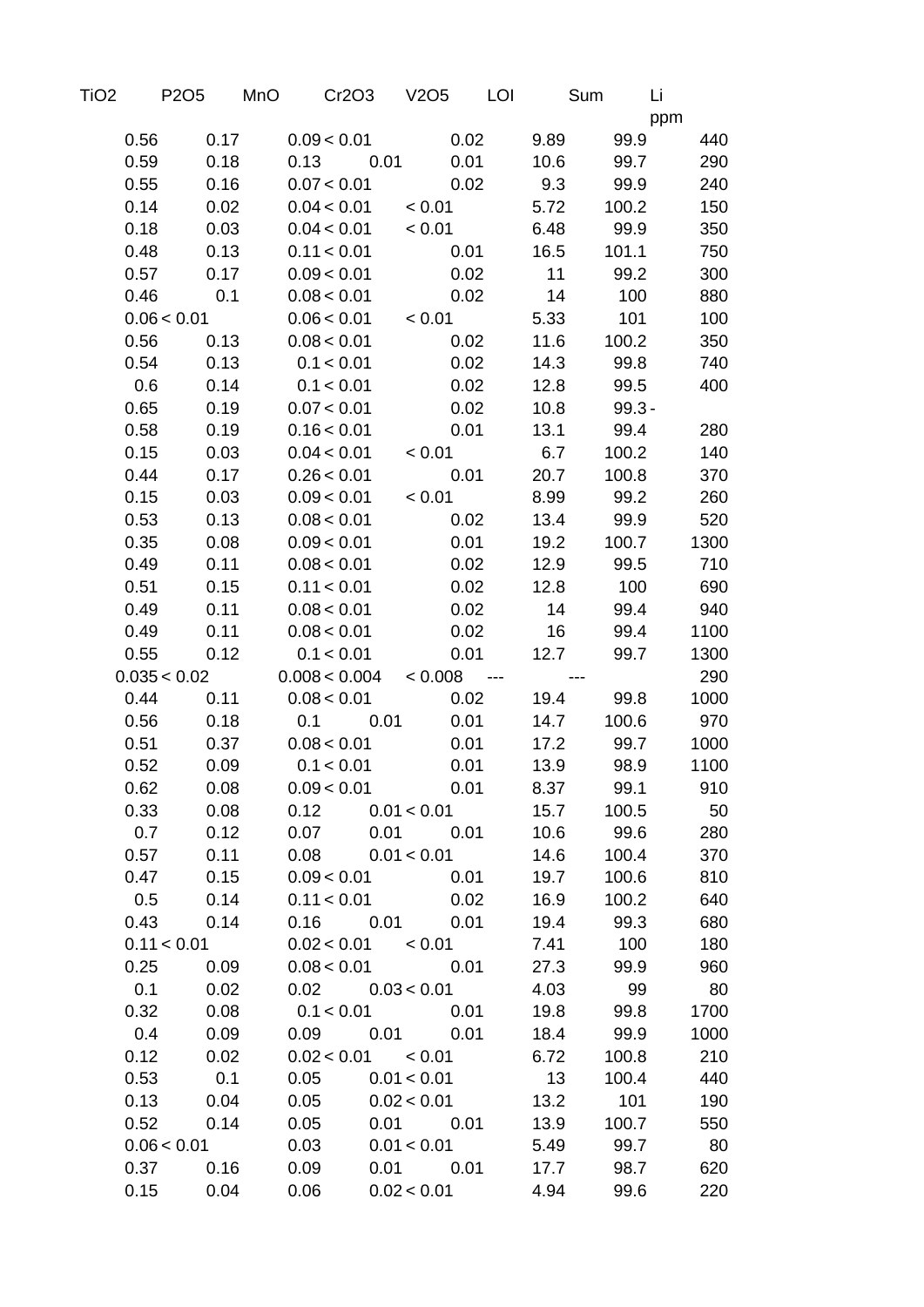| 0.52                     | 0.17                                     |                               | $0.08$ 0.01 0.01                  | 15.8                 | 100.3     | 600      |
|--------------------------|------------------------------------------|-------------------------------|-----------------------------------|----------------------|-----------|----------|
|                          | $0.55$ $0.15$                            |                               | $0.09 < 0.01$ 0.02                | 16.8                 | 100.8     | 580      |
| $\overline{\phantom{a}}$ | $\sim 10^{11}$ and $\sim 10^{11}$        | and the second control of the | $\sim 10^{11}$ and $\sim 10^{11}$ | $\sim$ $\sim$ $\sim$ |           | 20       |
| 0.5                      | 0.19                                     | 0.1 < 0.01                    | 0.02                              | 18.7                 | 101.2     | 670      |
| $0.47$ 0.14              |                                          |                               |                                   | 17.7                 | 100.6     | 750      |
| 0.5                      | 0.14                                     | 0.07 < 0.01                   | 0.01                              | 17.9                 | 101.2     | 410      |
| 0.46                     | 0.1                                      |                               | $0.07$ $0.01$ $0.02$              | 18.6                 | 100.8     | 1100     |
|                          | $0.02 < 0.01$ $< 0.01$ $< 0.01$ $< 0.01$ |                               |                                   | 49.1                 | 100.8     | 40       |
| 0.39                     | 0.12                                     |                               | $0.07$ $0.01 < 0.01$              | 19.4                 | 99.7      | 780      |
| 0.37                     | 0.1                                      |                               | $0.07 < 0.01$ 0.01                | 21.6                 | 100.3     | 1200     |
| 0.12                     | 0.03                                     |                               | $0.04$ $0.01 < 0.01$              | 8.42                 | 100.4     | 240      |
| 0.07                     | 0.01                                     |                               | $0.05$ $0.02 < 0.01$              | 7.18                 | 101.1     | 100      |
| 0.46                     | 0.1                                      |                               | $0.08 < 0.01$ 0.01                |                      | 16.1 99.2 | 1100     |
| 0.12                     | 0.01                                     |                               | $0.04 < 0.01$ < $0.01$            | 7.07                 | 99.4      | 260      |
| 0.5                      | 0.1                                      |                               | $0.08 < 0.01$ 0.02                | 15.9                 | 100.2     | 980      |
| 0.51                     | 0.11                                     |                               | $0.09 < 0.01$ < $0.01$            | 15.4                 | 100.7     | 1100     |
| 0.49                     | 0.09                                     |                               | $0.08 < 0.01$ 0.01                | 16.7                 | 100.9     | 840      |
| 0.45                     | 0.1                                      |                               |                                   | 17.3                 | 100.1     | 1300     |
| 0.53                     | 0.1                                      |                               |                                   | 16.3                 | 101.1     | 1000     |
| 0.56                     | 0.09                                     |                               | $0.09$ $0.01$ $0.01$              | 13                   | 100.7     | 1200     |
| 0.39                     | 0.06                                     |                               | $0.06 < 0.01$ < $0.01$            | 23.4                 | 100.9     | 1000     |
| 0.52                     | 0.15                                     |                               | $0.03$ $0.01$ $0.01$              | 4.39                 | 100.1     | 290      |
| 0.28                     | 0.04                                     |                               | $0.12 < 0.01$ < $0.01$            | 10.7                 | 100.5     | 170      |
| 0.32                     | 0.13                                     |                               | $0.11 < 0.01$ 0.01                | 22.3                 | 93.3      | 770      |
| 0.27                     | 0.13                                     |                               | $0.1 < 0.01$ $< 0.01$             | 26.7                 | 98.1      | 1000     |
| 0.19                     | 0.03                                     |                               | $0.04 < 0.01$ < $0.01$            | 8.01                 | 100.2     | 230      |
| 0.38                     | 0.15                                     |                               | $0.11 < 0.01$ 0.01                | 19 99.8              |           | 1000     |
| 0.09                     | 0.01                                     |                               | $0.02$ $0.02 < 0.01$              | 3.67                 | 100.8     | 70       |
| 0.5                      | 0.16                                     |                               | $0.08 < 0.01$ 0.02                | 13.4                 | 100       | 470      |
| 0.39                     | 0.11                                     |                               | $0.1 < 0.01$ 0.02                 | 18.2                 | 99.9      | 1200     |
| 0.5                      | 0.16                                     |                               | $0.1 < 0.01$ 0.02                 | 15.7                 |           | 99.9 810 |
| 0.53                     | 0.14                                     | 0.12 < 0.01                   | 0.02                              | 15.7                 | 99.8      | 870      |
| 0.6                      | 0.17                                     | 0.09 < 0.01                   | 0.02                              | 13.1                 | 99.6      | 440      |
| 0.4                      | 0.11                                     | 0.18 < 0.01                   | 0.02                              | 19                   | 100.2     | 690      |
| 0.5                      | 0.17                                     | 0.1 < 0.01                    | 0.02                              | 14.1                 | 99.2      | 760      |
| 0.45                     | 0.12                                     | 0.1 < 0.01                    | 0.02                              | 16.4                 | 100       | 1000     |
| 0.11                     | 0.01                                     | 0.05 < 0.01                   | ${}_{0.01}$                       | 6.94                 | 99        | 130      |
| 0.39                     | 0.15                                     | 0.09 < 0.01                   | 0.02                              | 18.9                 | 99.1      | 1300     |
| 0.08 < 0.01              |                                          | 0.07                          | 0.01 < 0.01                       | 4.81                 | 100.8     | 90       |
| 0.51                     | 0.13                                     | 0.1 < 0.01                    | 0.01                              | 11.3                 | 99.8      | 650      |
| 0.5                      | 0.12                                     | 0.11 < 0.01                   | 0.02                              | 11.3                 | 99.2      | 930      |
| 0.45                     | 0.1                                      | 0.12 < 0.01                   | 0.02                              | 12.9                 | 97.7      | 1300     |
| 0.47                     | 0.1                                      | 0.08 < 0.01                   | 0.02                              | 12.7                 | 98.9      | 1300     |
| 0.54                     | 0.11                                     | 0.12 < 0.01                   | 0.03                              | 11.2                 | 99.4      | 1100     |
| 0.12                     | 0.01                                     | 0.04 < 0.01                   | < 0.01                            | 5.64                 | 99.1      | 80       |
| 0.57                     | 0.14                                     | 0.1 < 0.01                    | 0.02                              | 12.1                 | 99.2      | 460      |
| 0.55                     | 0.17                                     | 0.08 < 0.01                   | 0.02                              | 13.6                 | 99.7      | 610      |
| 0.54                     | 0.12                                     | 0.09 < 0.01                   | 0.02                              | 14                   | 100.6     | 720      |
| 0.52                     | 0.11                                     | 0.11 < 0.01                   | 0.01                              | 14.9                 | 101       | 660      |
| 0.53                     | 0.12                                     | 0.1 < 0.01                    | 0.01                              | 16.3                 | 100.9     | 730      |